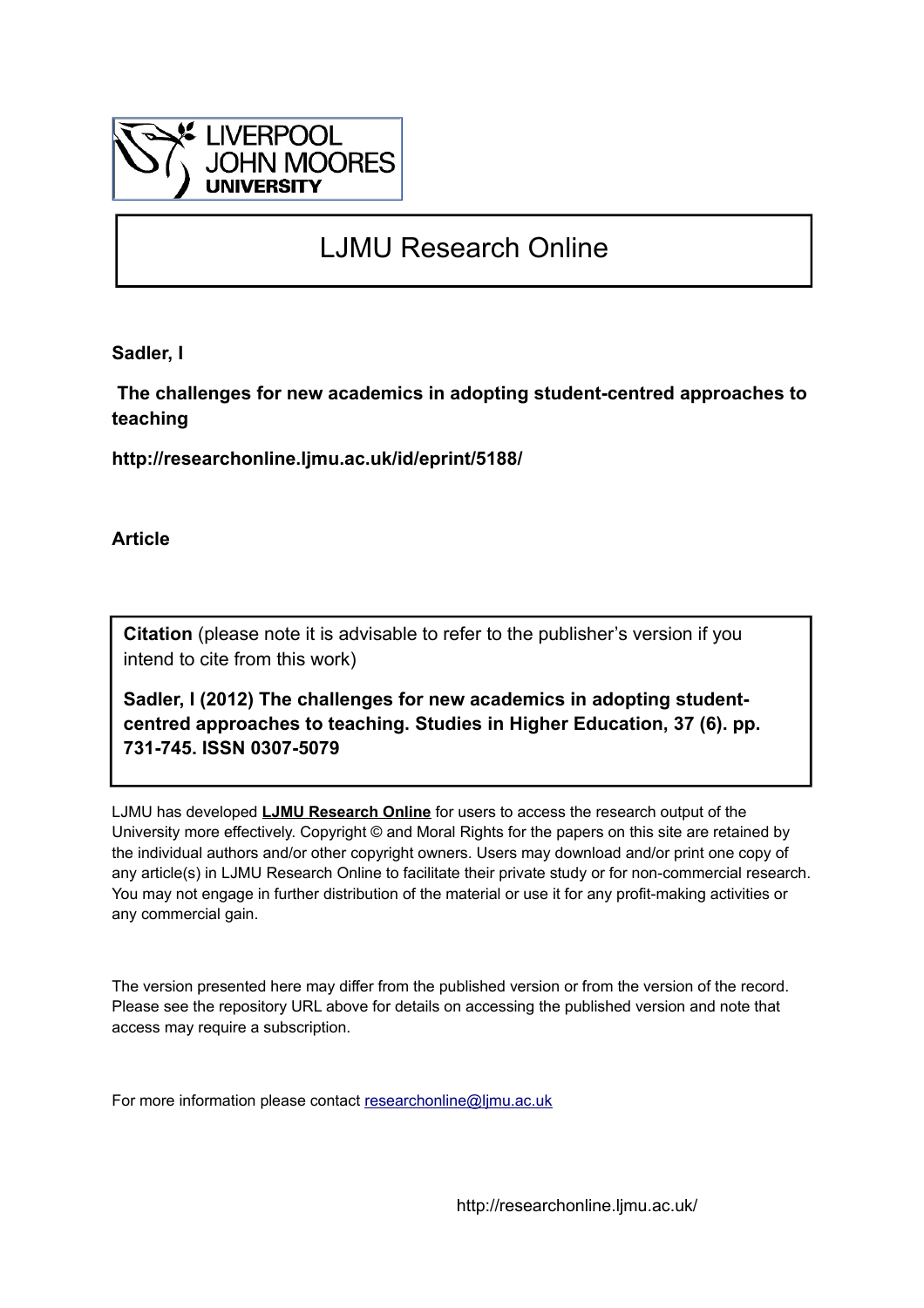**The challenges for new academics in adopting student-centred approaches to teaching**

I. Sadler

*Faculty of Health and Life Sciences, York St John University, York, UK*

*[i.sadler@yorksj.ac.uk](mailto:i.sadler@yorksj.ac.uk)*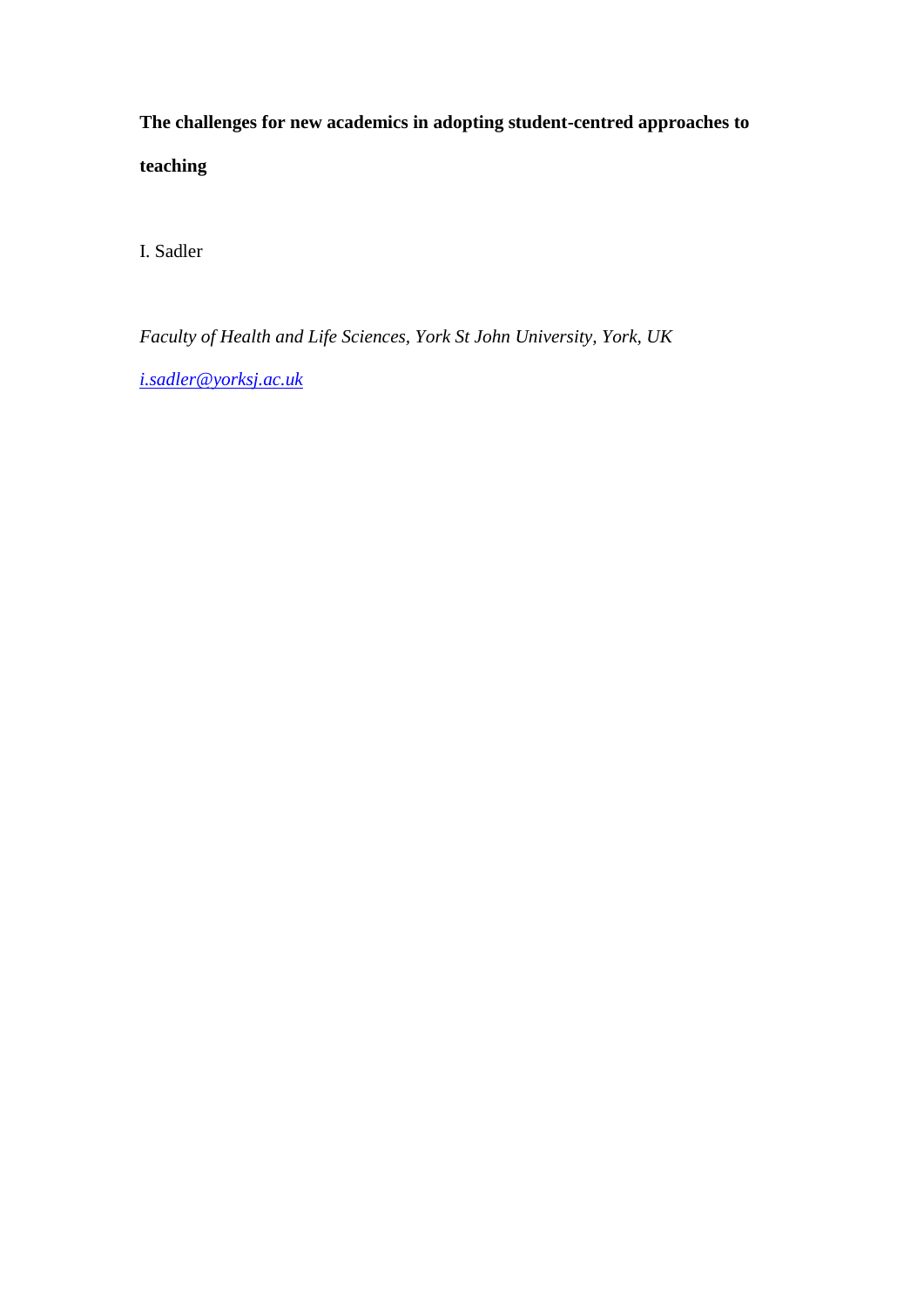# **Abstract**

The current article provides a perspective on the day-to-day challenges that a group of new teachers experienced as they adopted more student-centred approaches to teaching. Three semi-structured interviews were conducted over two years with eleven new teachers from a range of higher education institutions and subject disciplines. The analysis used case studies, alongside a search for common themes, to provide fine-grained insights into the teachers' development. A main finding was that in using approaches that more actively involved the students, the teachers described challenges specific to their local contexts. In particular, the idiosyncrasy of the topic being taught was a key factor. The second finding was that regardless of the conception of teaching held, all teachers described challenges in translating this way of thinking into practice. Such data provide a useful resource for academic developers to open dialogue with new academics about the challenges they face in developing as teachers.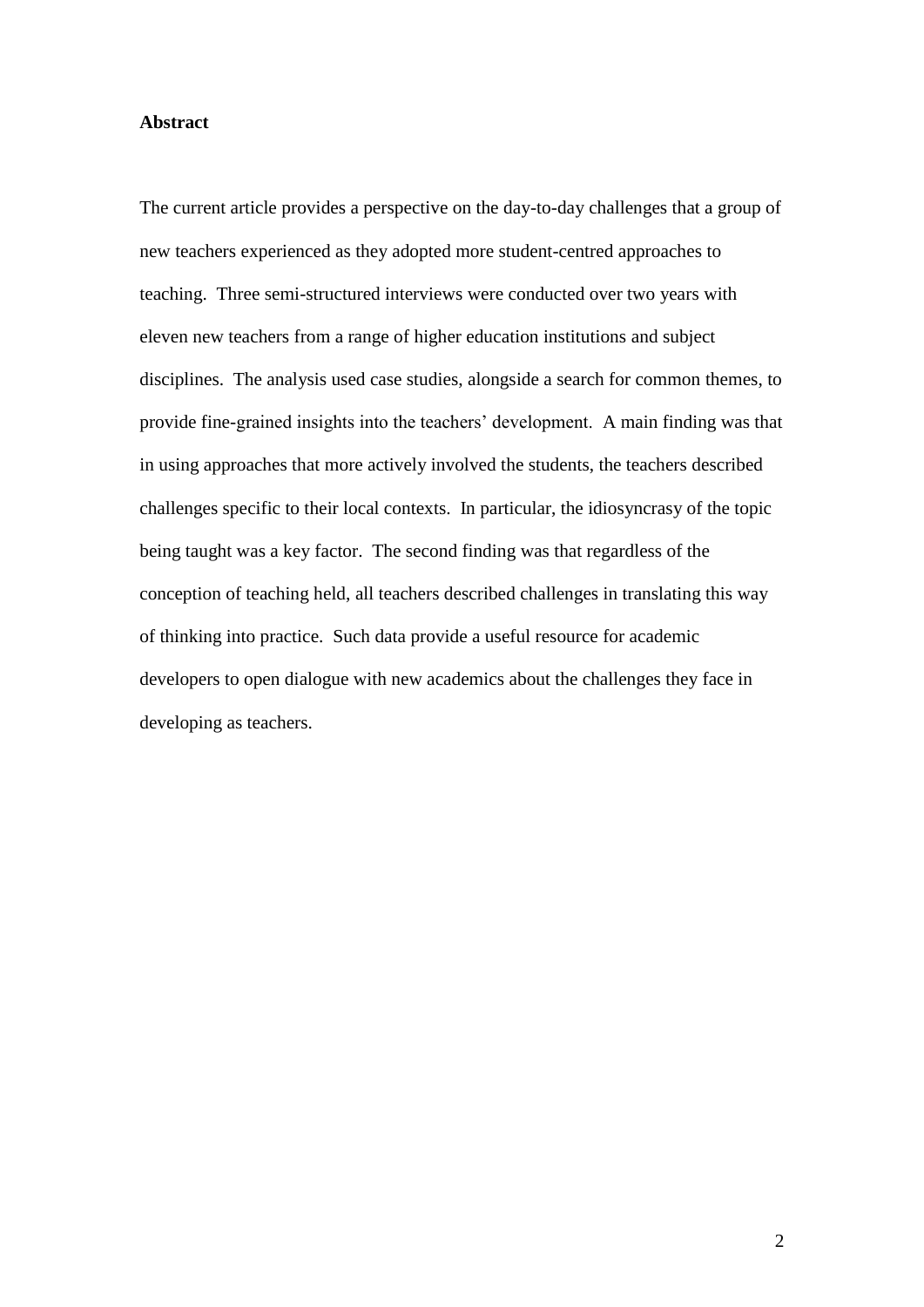## **Introduction**

A large body of research in relation to teaching in higher education has focused upon teachers' conceptions of teaching (Gow and Kember 1990; Prosser, Trigwell and Taylor 1994; Samuelowicz and Bain 1992). In a review of the conceptions of teaching Kember (1997) found a high level of agreement between studies and as a consequence identified two main conceptual categories: teacher-centred/contentorientated and student-centred/learning-orientated. A teacher with a conception that is teacher-centred/content-orientated conceives of teaching as being about the imparting of information to the students. The student-centred/learning-orientated conception is related to the teacher seeing teaching as an attempt to change the students' world-view or way of thinking about the phenomena they are studying.

A key aspect to this area of research was the identification of a connection between teachers' conceptions and the way in which they approach their teaching (Trigwell and Prosser 1996), which in turn has been shown to impact upon students' approaches to studying (Trigwell, Prosser and Waterhouse 1999). Five approaches to teaching have been identified, all which contain a *strategy* and *intention* component (Trigwell and Prosser 1996). At one extreme there was an approach that had a teacher-focused strategy with the intention of transmitting information to students and at the other an approach with a student-focused strategy with the intent to change students' conceptions. An issue that becomes apparent from these category labels is that there is considerable overlap between the approaches and conceptions of teaching. In particular it is extremely unclear how the intentional element of the approach differentiates from the conception of teaching. For this reason the identification of a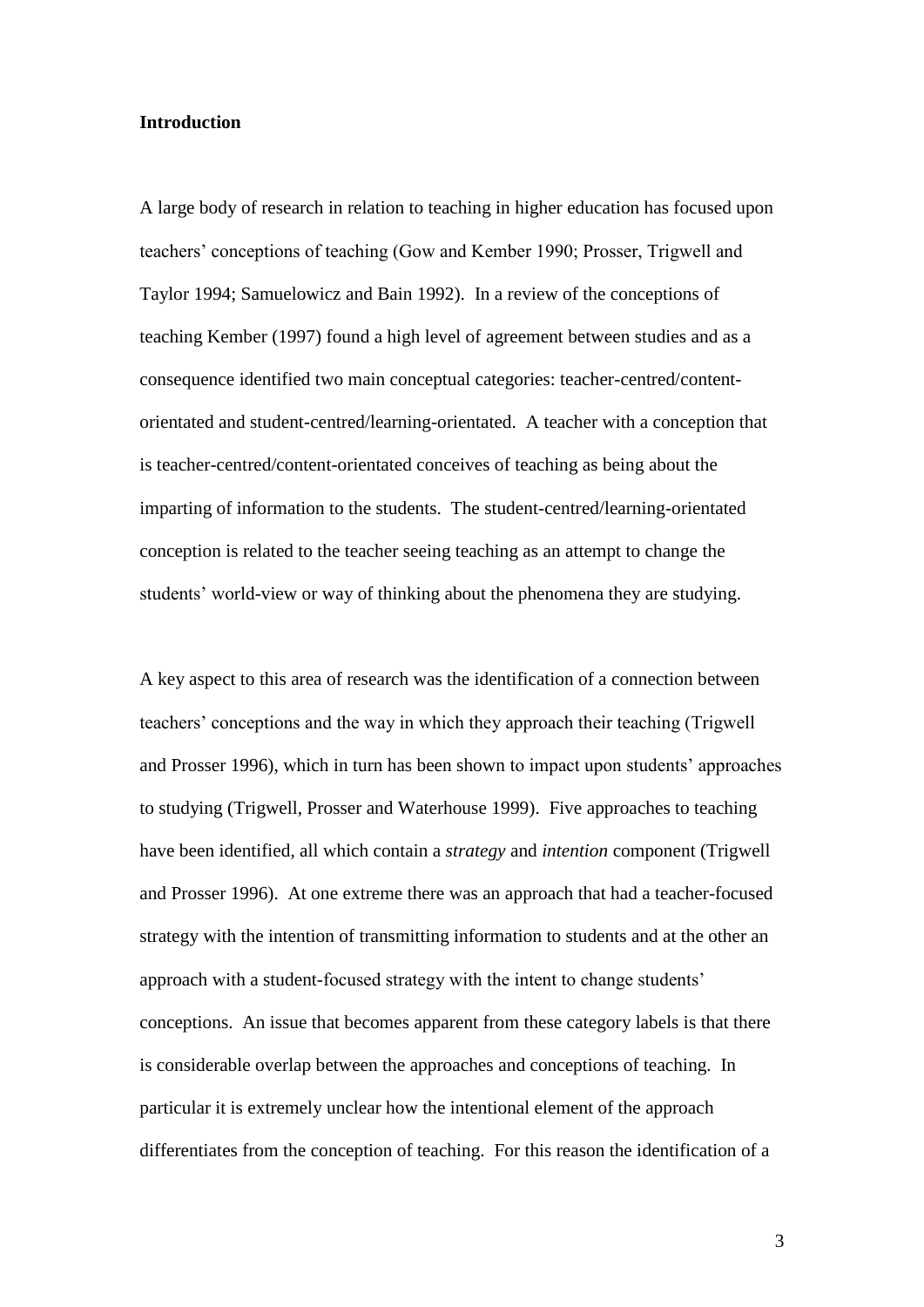relationship between teaching conceptions and teaching approaches is of little surprise. Kember and Kwan (2000) have raised concerns with regards to the validity of the suggested relationship and indicate that it should be considered cautiously.

Despite such criticism the conceptions and approaches to teaching literature provides an empirical framework within which to operate both in terms of research and teacher development in higher education. Some development programmes have focused upon conceptual change towards a student-centred/learning-orientated conception of teaching in order to improve teaching practice and students' learning (Ho, Watkins and Kelly 2001). In addition the conceptions and approaches to teaching literature provides an initial structure for research into teaching in higher education. For example, monitoring change in the conceptual categories provides one way of identifying and describing teacher development. However, alongside the questions raised above regarding the validity of the relationship between conceptions and approaches, there are further restrictions in the conceptions of teaching literature that it is important to be mindful of, as it may limit their use for analysing teacher development. The first of these restrictions is due to the categories providing a rather simplistic understanding of an extremely complex situation. The abstract categories of description present a picture of teaching that is often distant from everyday experiences. Furthermore, it has been suggested that the more immediate insights provided by teachers do not always coherently match with an underlying conception (Entwistle, McCune and Walker 2001). A second issue is that the conceptions of teaching categories were an outcome of research that used single interviews with different teachers. Therefore, empirically, the conceptions of teaching cannot be considered a developmental sequence whereby a teacher starts by transmitting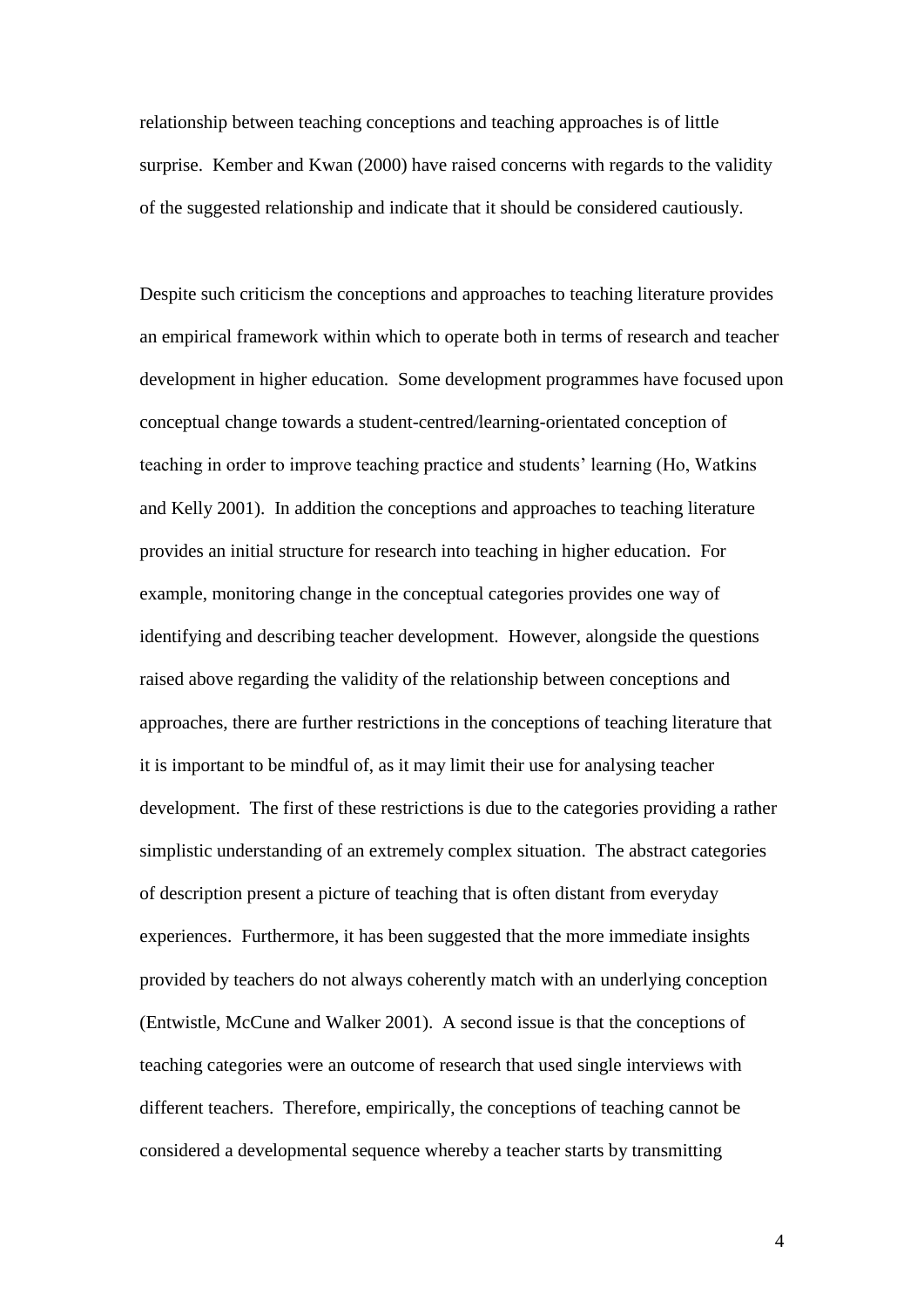information to the students and over time progresses to seeing teaching as being about the changing students conceptions. In addition, there is evidence to indicate that novice teachers often hold student-centred, learning orientated conceptions of teaching (McLean and Bullard 2000). Finally, the language used in the literature tends to suggest that if a teacher thinks about teaching from a student-centred/learning orientated perspective they are absolute. For example, the types of descriptors used include 'superior' (Kember 1997), 'desirable' (McKenzie 1996), 'complete' (Prosser and Trigwell 1999) and 'sophisticated' (Entwistle and Walker 2000). Research would appear to be limited in understanding the challenges that a new and developing teacher who holds a student-centred/learning-oriented conception of teaching faces. A greater understanding of such a conception of teaching, using more fine-grained methods, may act to support teacher development by identifying some of the day-today difficulties of utilising associated approaches to teaching.

## **A student-centred, learning-oriented conception of teaching**

As the current study aims to provide an insight into the challenges for teachers in developing more student-centred teaching, consideration of the defining characteristics of a *student-centred*, *learning-oriented* conception of teaching is warranted. A student-centred, learning-oriented conception of teaching is one category or way of thinking about teaching. Several authors have defined the conceptual categories by consider the different ways in which teachers describe different dimensions of teaching (Kember 1997). The nature of knowledge is one such dimension. Teachers with a student-centred, learning-oriented conception would consider knowledge as something that is socially constructed and they would have a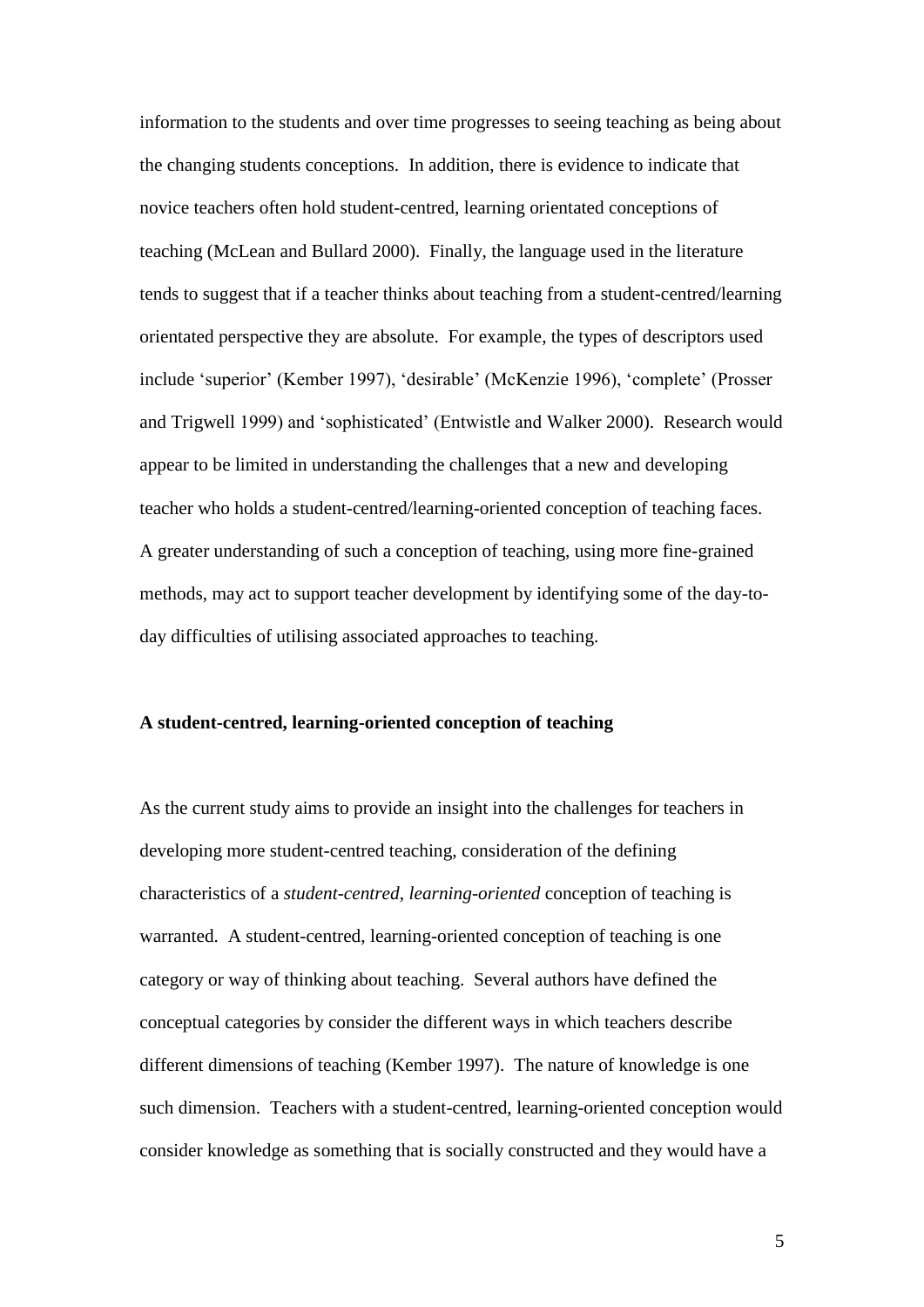commitment to facilitating students to hold a personal, reasoned interpretation of a phenomenon (Entwistle et al. 2000). In their work with science lecturers, Prosser, Trigwell and Taylor (1994) defined the most complex conception of teaching as being focused upon the development of the students' view of the world or conceptions of the subject matter. The following extract from a participant in their study illustrates how teaching from this perspective was based upon encouraging students to see how knowledge is constructed from a scientific perspective:

…to get people to make predictions about what's going to happen, and then when it doesn't happen, maybe they might backtrack and revise their ideas…What we're trying to achieve in learning physics, is for people to shift their view from the laypersons view, to what we would call a scientific/physicist's view… (Prosser, Trigwell and Taylor 1994, 225).

Other research has suggested that a student-centred, learning-orientated conception is indicative of an *expanded awareness* about teaching (Martin and Ramsden 1992). In other words teachers who hold a student-centred conception of teaching realise that there are alternative ways to consider teaching and better acknowledge the potential for variation in particular aspects of teaching and learning (Åkerlind 2003). A teacher with an expanded awareness would select an approach that is most appropriate for the particular learning task in hand. However, the alternative approaches remain in the background of their awareness and may draw upon at a different time within the existing learning task or when the context changes. Such a view of the conceptions of teaching is fitting with one the hierarchical relationship between the conceptions of teaching and therefore the situation whereby each conception subsumes the characteristics of those below it in the order.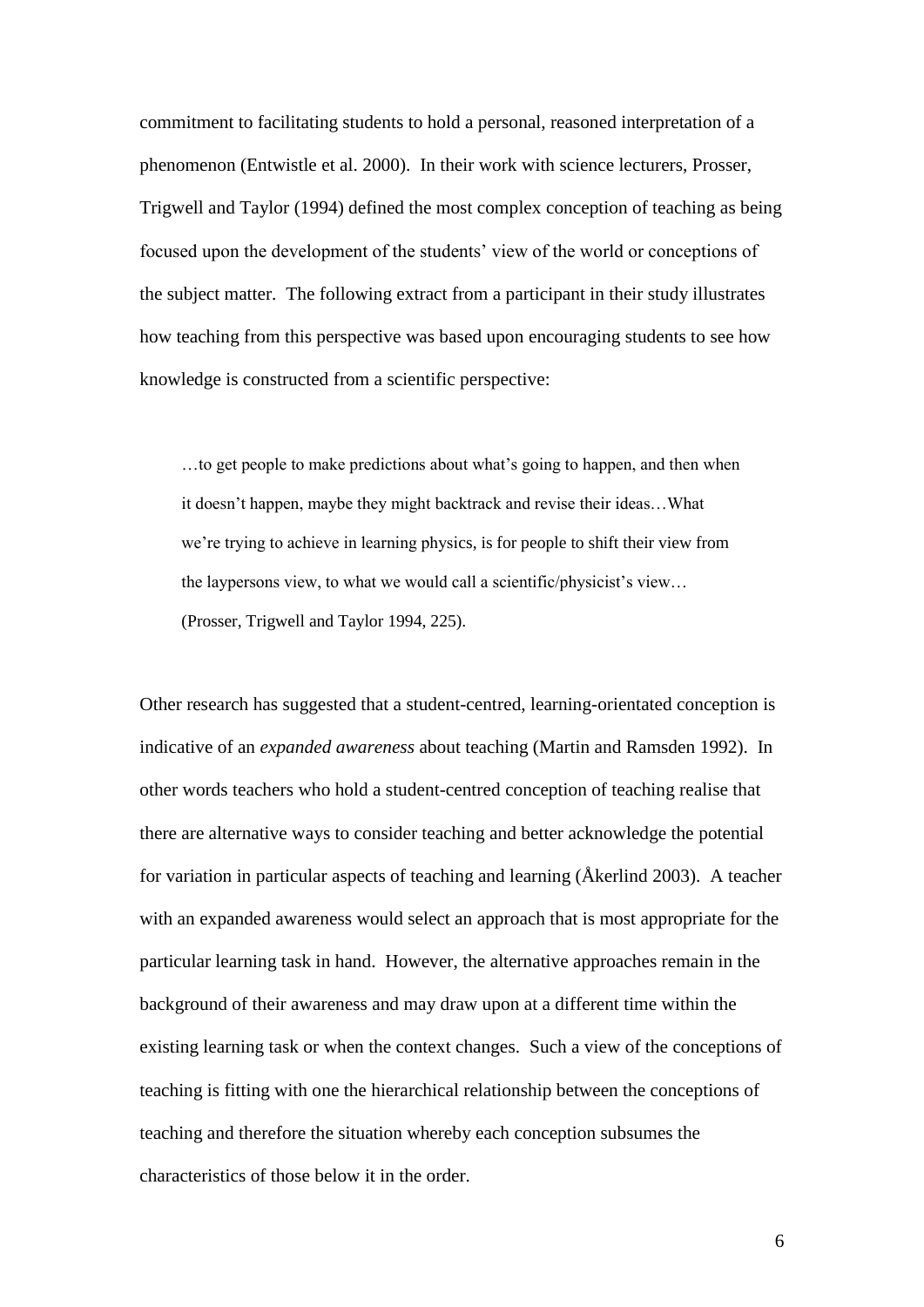What the studies into a student-centred, learning-orientated conception of teaching start to indicate is that it is complex and therefore the development of such a way of thinking about teaching is unlikely to be without significant challenges. Despite these potential difficulties for teachers coming to this view of teaching, there has been very little consideration of such issues in the literature. A study by Entwistle and Walker (2000) has provided some insight into the process of gaining an expanded awareness and developing a *sophisticated* conception of teaching. However this work was based on a single retrospective account of which there are obvious limitations. The larger sample and longitudinal design of the current investigation aims to provide further understanding of development towards a student-centred, learning orientated conception of teaching.

## **Design and methods**

The data presented in the current article emerged from a wider study into the development of new teachers in higher education. Eleven new teachers, all with less than two years experience, were interviewed on three occasions over a two-year period. The participants were teaching at a variety of institutional settings with which the researcher had some previous relationship. These included traditional universities, new universities and further education colleges delivering higher education programmes. All of the institutions were in the UK and at some point over the twoyear period all participants were involved in the institution's postgraduate programme related to teaching in higher education. Considering the participants engagement in teaching development programmes and willingness to be involved with the interviews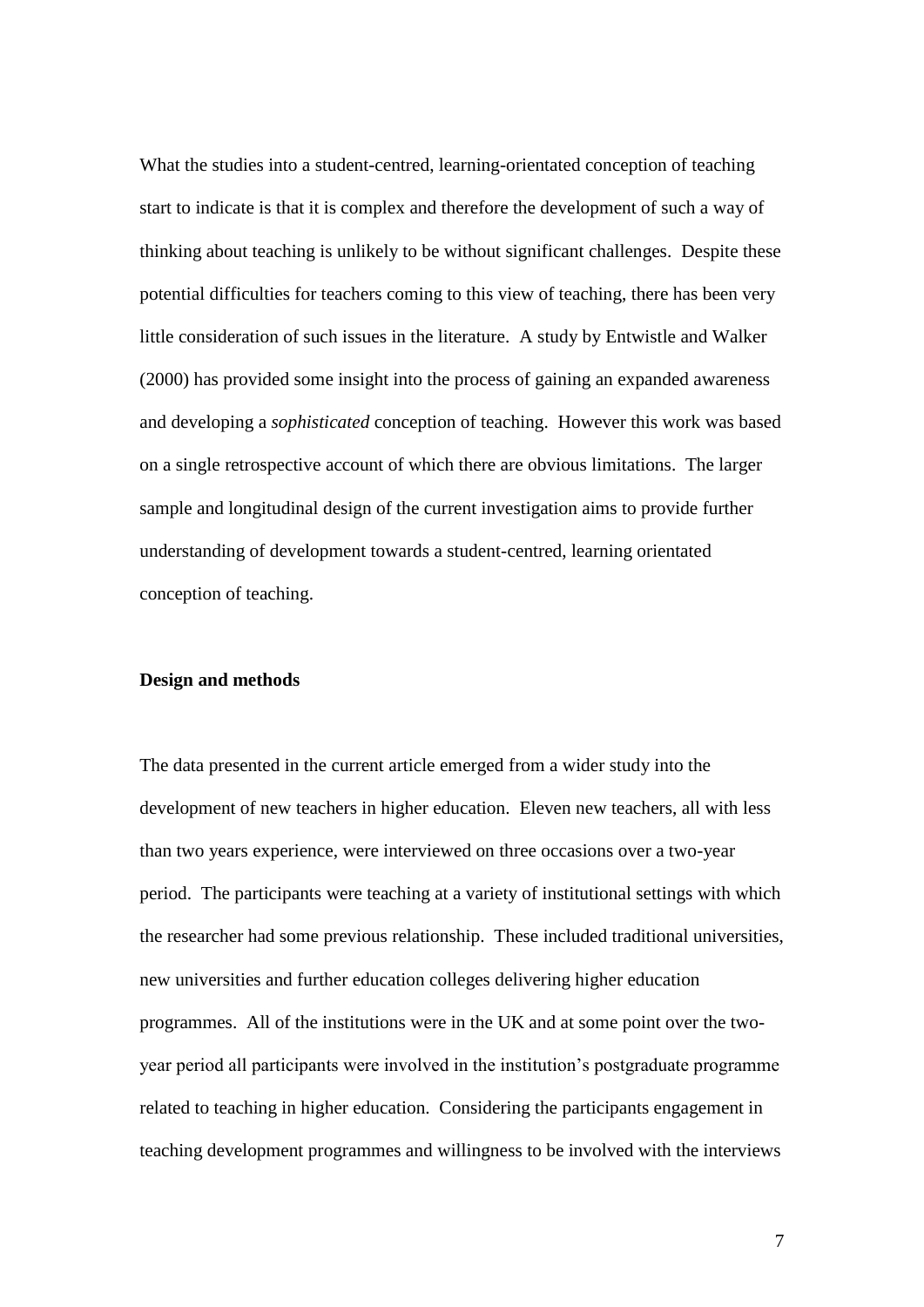for the current study, it is important to acknowledge that they were likely to be positively predisposed towards enhancing their teaching. Participants also varied in terms of the subject area they taught. Three of the participants were from arts related subjects and eight of the participants from science based disciplines. Out of the three teachers in the arts subjects, two were in the area of sport sociology/development and the other individual was from history. The science related disciplines were composed of three participants from sports science, three from psychology and two from physiotherapy. Semi-structured interviews were designed to encourage participants to describe: how they thought and went about teaching and the ways in which they developed over time; the major influences upon their teaching and development; and the extent to which their conceptions and approaches to teaching were influenced by the varying contexts within which they taught. An important principle in the design of the interview questions was that they initially encouraged the participant to describe concrete experiences of real, everyday instances. An example of a question aimed at achieving this was; 'Can you think back to the last lesson you taught and tell me about what the students were doing?'. The intention behind these questions was to try to capture the participants' theories-in-use and minimise their description of espoused theories (Argyris and Schön's 1974). Considering some of the candid responses from the new teachers in terms of their failings and limitations, this strategy appeared to be relatively effective. All of the interviews were tape-recorded and full transcripts were subsequently produced.

Phenomenography is an approach that has been taken in a number of studies that provide the theoretical foundation for the current investigation (e.g. Prosser, Trigwell and Taylor 1994). The outcome of phenomenography is the identification of a limited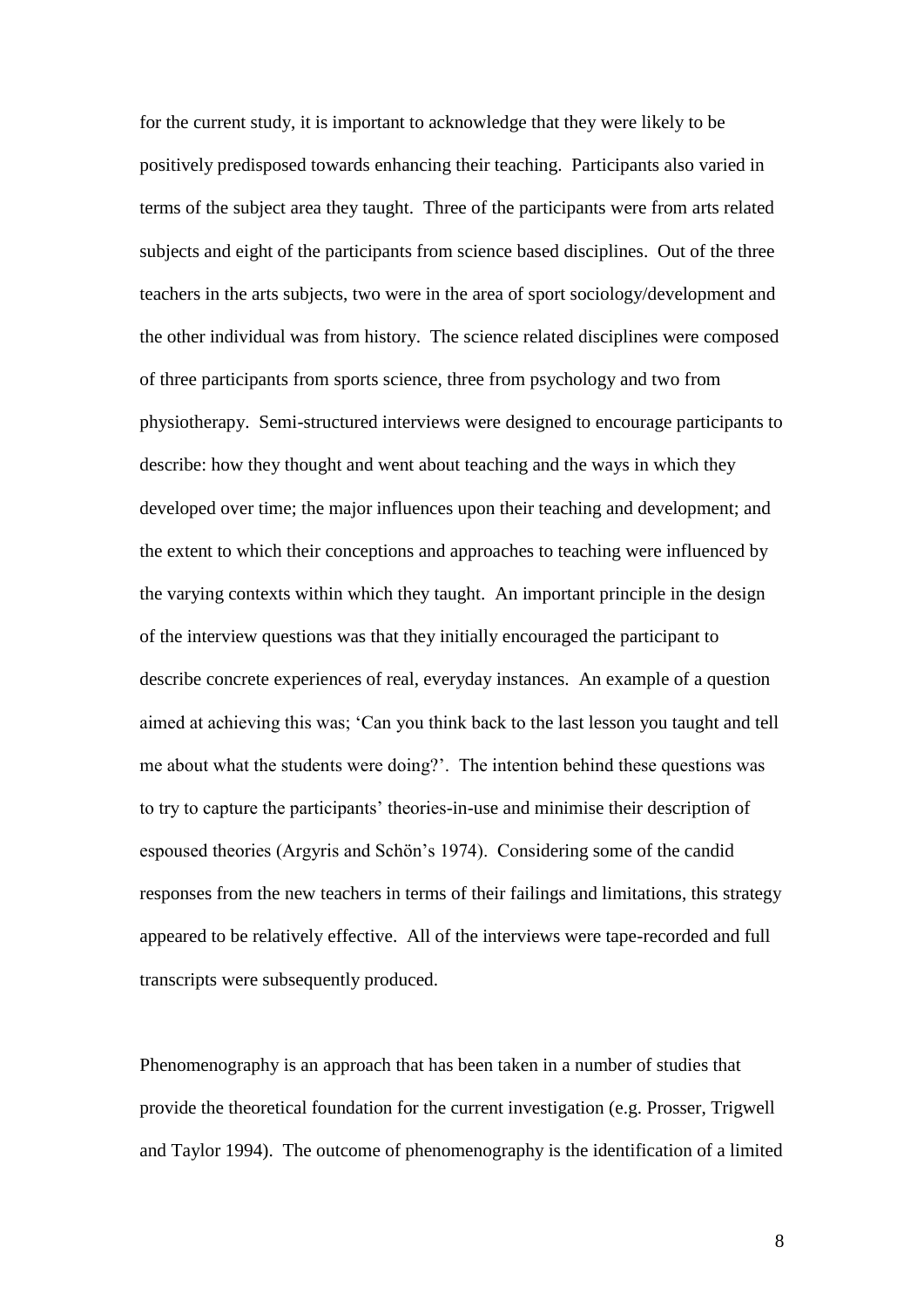number of ways in which an individual experiences a phenomenon each of which forms a 'categories of description'. Although a fuller discussion of phenomenography is available elsewhere (Säljö 1997) there are some key aspects worth acknowledgement here. The first relates to the non-dualistic perspective of phenomenology. This perspective is based on the premise that the individual and the world in which the experience takes place are not separate. Such an assumption means that the different ways of experiencing, or 'categories of description', will be logically (hierarchically) related to one another (Åkerlind, 2006). The second aspect of phenomenography to note is that there is likely to be variation in an individual's experience based upon the situational change. Hence for the same individual in a different context, certain elements of an experience will be brought into the foreground and others will be pushed to the background of awareness (Prosser and Trigwell 1999).

Despite its value there have been a number of criticisms of the findings from research that has used phenomenography. For example, in relation to the conceptions of teaching, it has been suggested that the categories too conveniently map to other related existing frameworks (i.e. the approaches to learning) and therefore the outcomes may be heavily influenced by the pre-conceptions of the researcher (Richardson 1999). It has also been suggested that the abstract, decontextualised nature of the categories are limited in helping to understand complex phenomenon such as learning (McCune 2004). Additionally, although phenomenography has not been extensively used in longitudinal research designs, when it has, there have been suggestions that using categories of description to monitor change in an individuals' conception of a phenomenon can be problematic (McKenzie 1999). One of the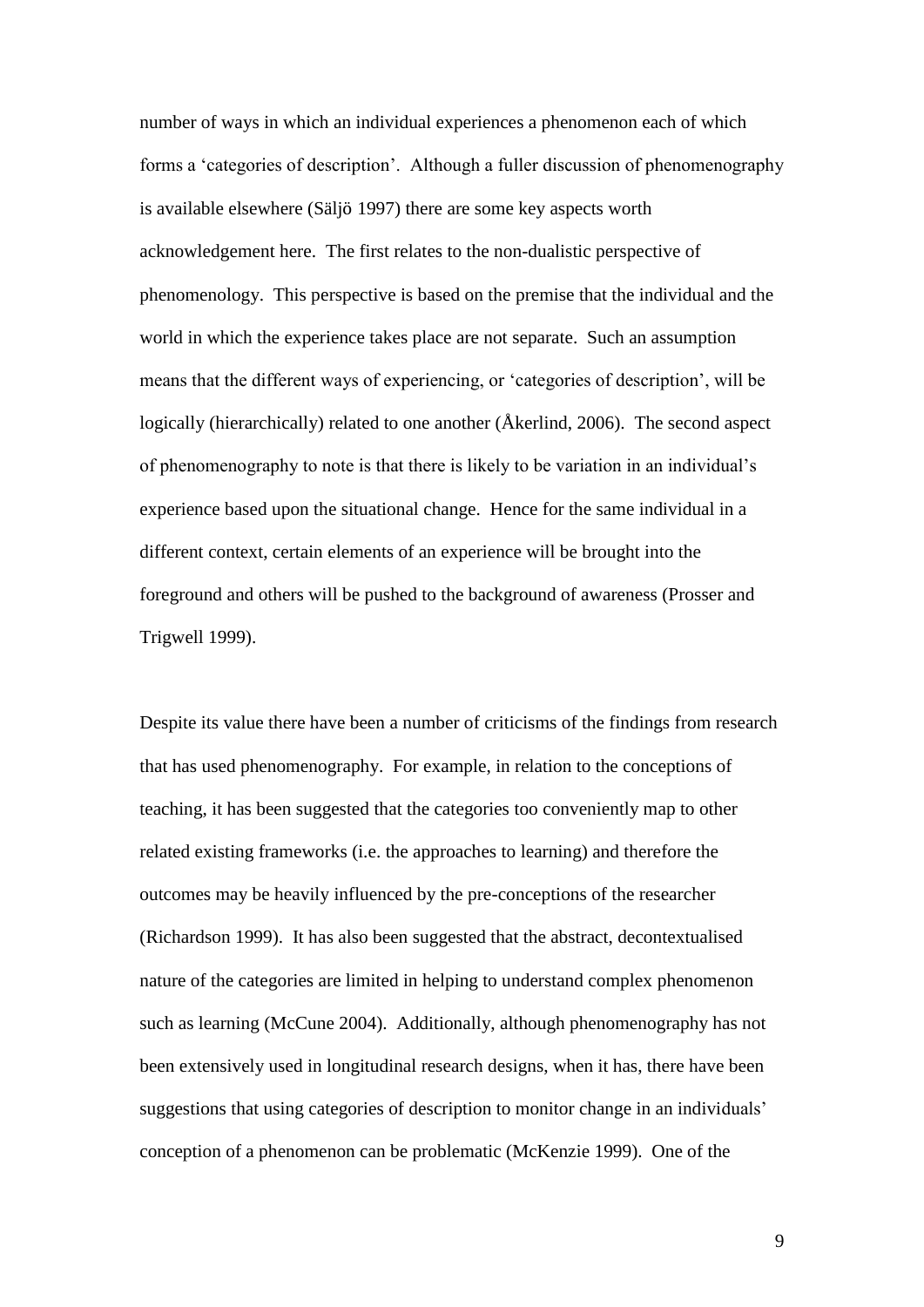potential reasons for this is that the conceptual categories are only sensitive for relatively macro changes in thinking. For example, development could be picked up by the categories of description if an individual started to think of teaching as not simply being about the provision of well-structured information, but about helping students to come to their own understandings of the topic. However, it is likely that the conceptual categories would not be as effective at identifying more subtle, but no less important changes that may occur in teachers' thinking over a relatively short period of time. Considering such issues the current study used an alternative approach to analysis, which was based upon the principles of *building theories from case study research*, which was originally outlined by Eisenhardt (1989, cited in Eisenhardt 2002). This approach was an inductive process of which 'grounded theory' acts an important element (Glaser and Strauss 1967). In addition Eisenhardt stresses the importance of the interplay between the data and the researchers conceptions that have developed form the literature.

The first stage of the analysis was to build case studies of individual participants within the study, which aimed to provide richer in depth insights into the nature of their development over time. After reading and re-reading the transcripts from the first interviews, single-interview case notes were developed for each of the eleven participants. The case notes tended to maintain a focus upon two key aspects within the interview transcripts; a) the participants' understanding of teaching, and b) their descriptions of development and the associated influences upon development. This process was repeated after the second and third interviews, however at each stage a process of case selection was undertaken. Sufficient analysis had taken place for all of the participants at this stage to allow for a focus upon cases that were either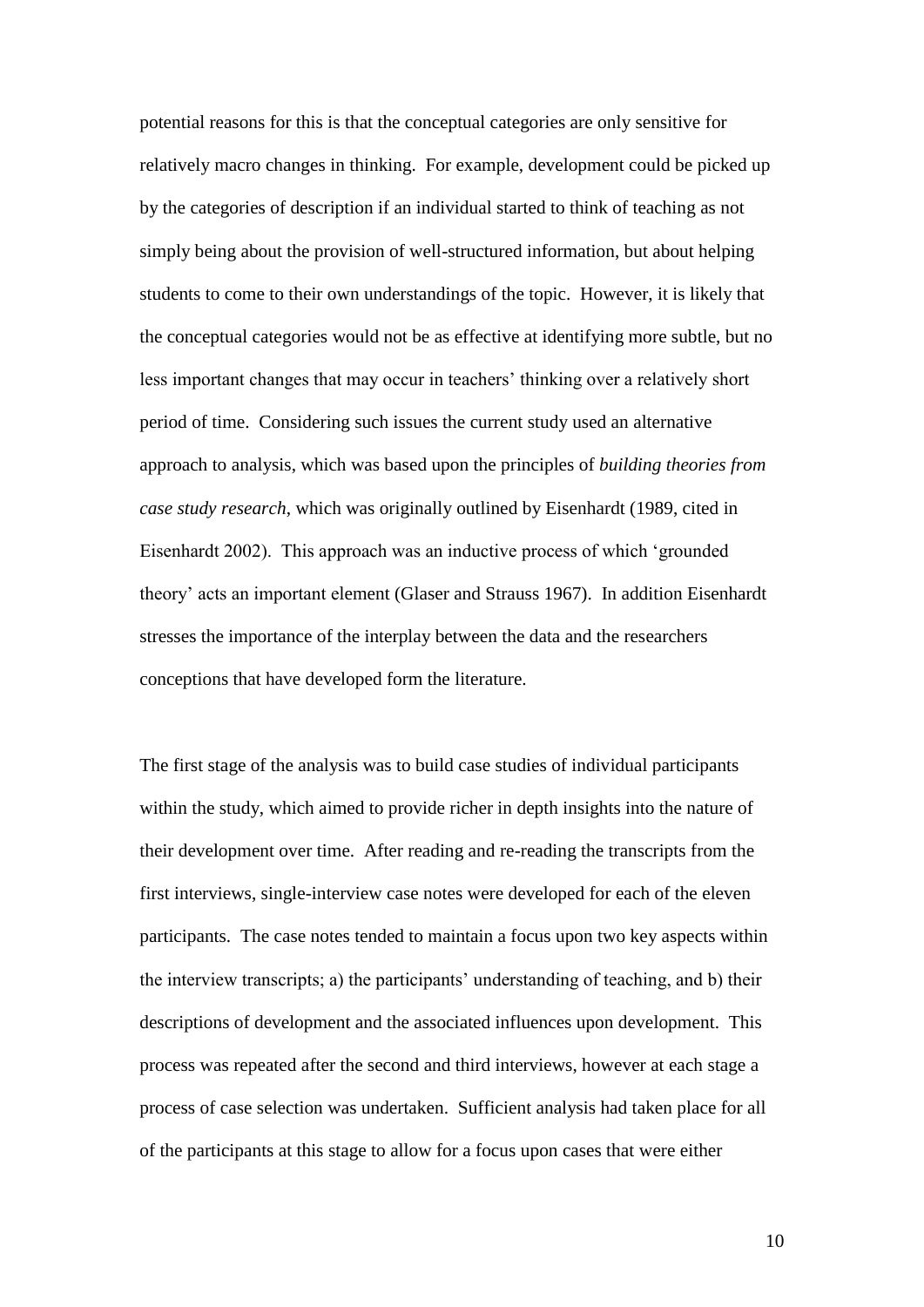representative of, or provided most variation from the sample. For example, one of the participants, Kate, was chosen for inclusion in the full case analysis due to her 'sophisticated' descriptions about teaching. Hence the case of Kate forms part of the findings in the current article and offers a different perspective on the challenges of developing as a new teacher to that of the rest of the participants in the study. Such 'progressive focussing' or 'incremental' approach to case selection (Glaser and Strauss 1967) meant that a full set of case notes (three, one from each of the interviews over the two-year period) were available for three of the eleven participants. The final phase of the case analysis was that for each of the three participants a detailed case study was created that drew from the three singleinterview case notes. There was a need to continually revisit case notes and transcripts of separate interviews but also extensive cross-referencing and checking *within* participants. At this stage in developing the analysis the case studies and transcripts were independently scrutinised by two additional researchers. This acted as an important quality criterion that helped to provide both fruitful dialogue and cross checking of emerging themes and sub-themes.

The second stage of the analysis involved returning back to the transcripts of all interviews for all of the eleven participants. A thematic analysis involved constant checking between participants to search for cross-case patterns with the aim being to identify common trends in relation to the teachers' development. The case studies developed in the first phase of the analysis provided a start-point for the thematic analysis, however it was important not to be overly influenced by the experience of these three individuals. A coding sheet was developed that helped the data to be grouped into themes and sub-themes for each participant across all interviews. This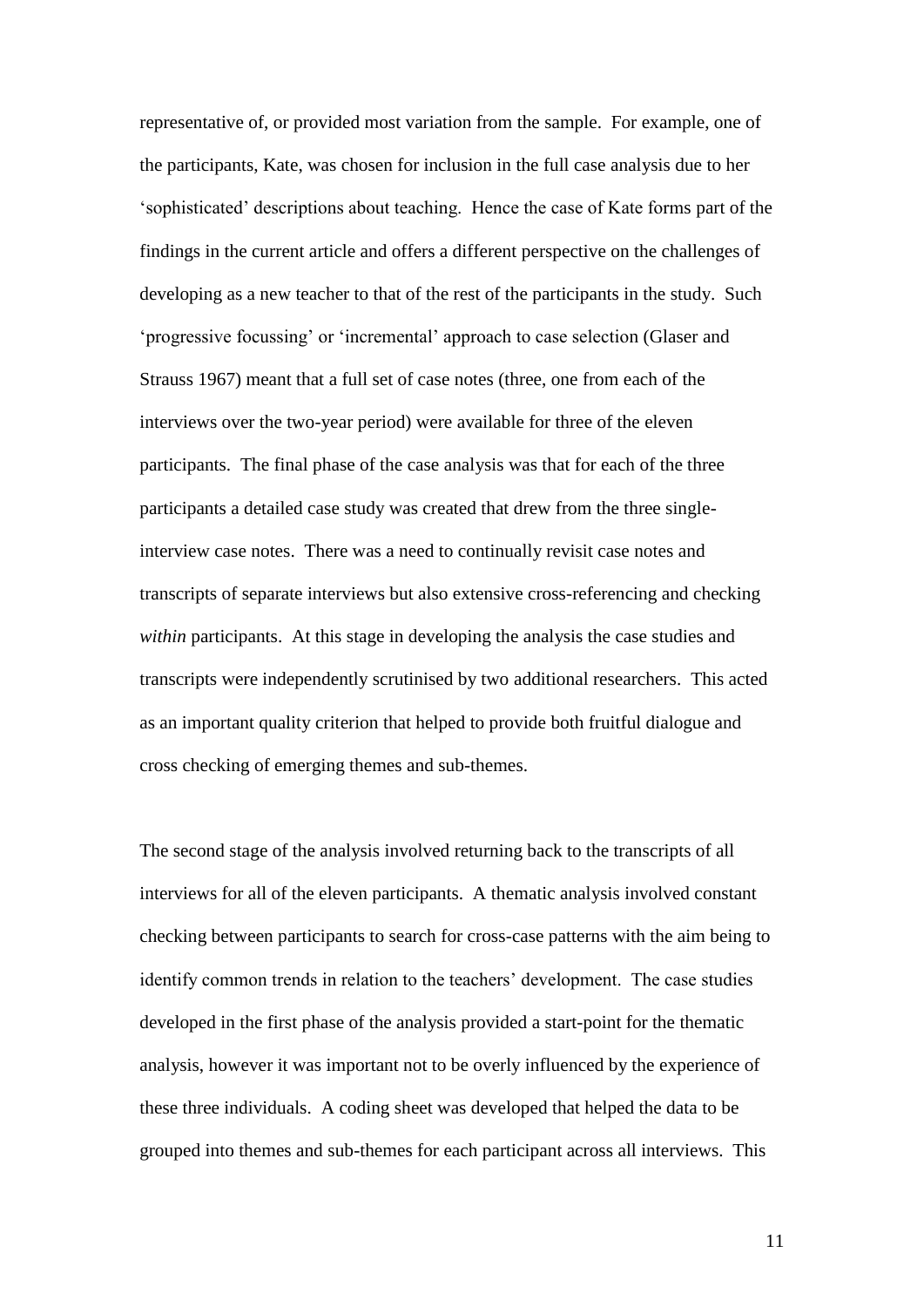aided the analysis as it allowed the researcher to see as much of the data in one place as possible (Miles and Huberman 1994). Being able to log similar themes across all three interviews became critical for the identification of development. There were a number of aspects inherent to the data analysis that can be used to assure its quality. For example the multiple levels of analysis utilised, the highly detailed accounts provided by the case studies, the independent scrutiny and the sensitivity to counter incidents and exceptions.

## **Main findings**

# *Development of teaching strategies and intentions*

When the teachers explicitly spoke about their development since starting teaching and over the course of the three interviews, they tended to describe a greater proportion of their teaching in relation to the *active involvement of students*. This tended to be a shift towards an increase in student interaction in the sessions, both with the teacher and each other. The types of strategies described by the new teachers included activities such as setting up discussion groups, providing practical case studies and getting the student to contribute to the delivery of the session. A good example of this type of shift in strategy is provided in the following extract:

What I've found myself doing now is that the PowerPoints have either been cut right back or I have just gone away from them and gone more to [...] lots of interaction, a lot of probing questions, getting them to almost deliver the lesson. (Anne, sports science, third interview)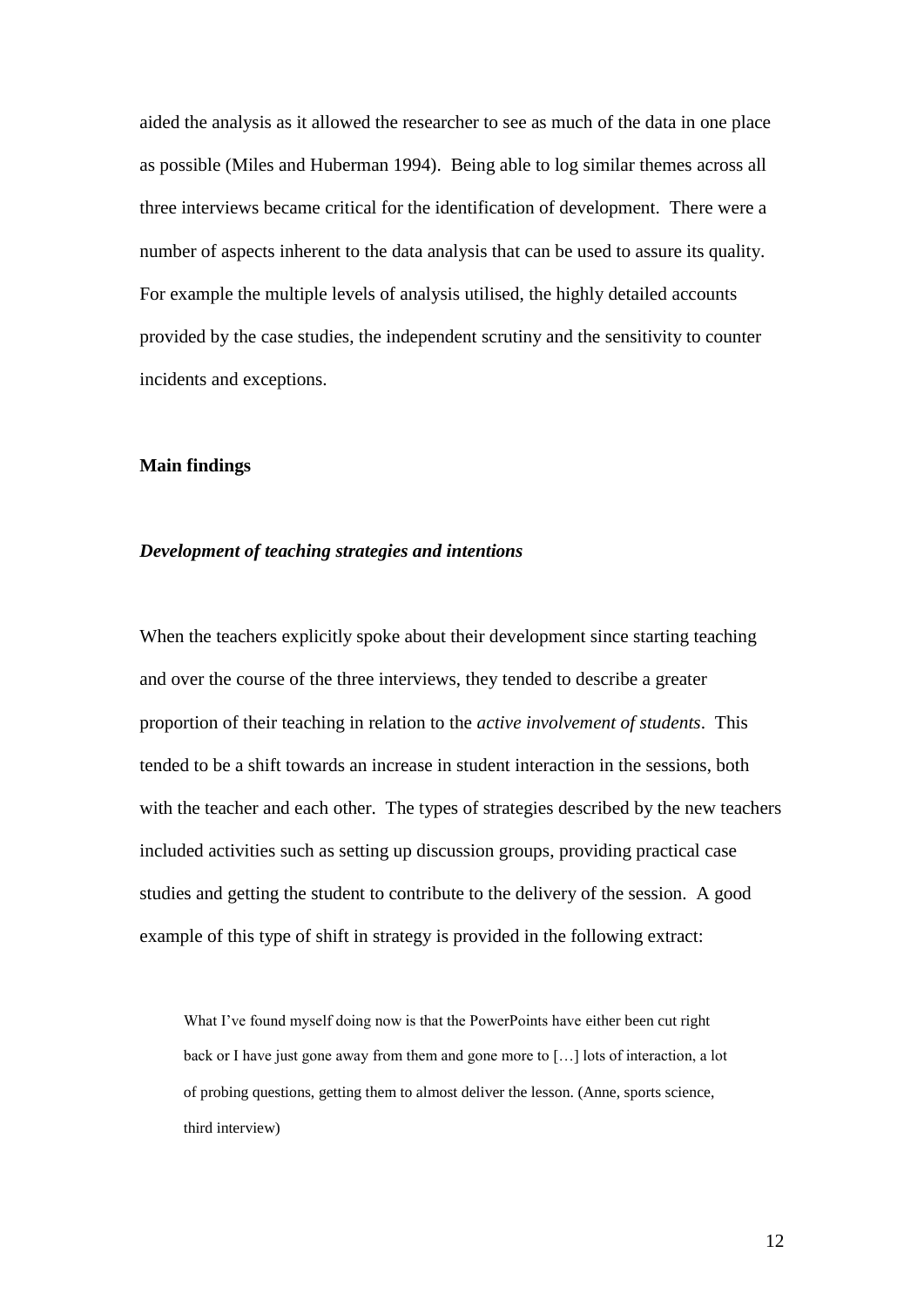In the majority of instances this change in teaching strategies was accompanied by a shift in intentions that were more student-centred and learning-focused. Elsewhere in the interview, Anne used words such as 'inspiring' and 'challenging' the students in their learning. Some further examples of student-centred, learning-focused descriptions of teaching are apparent in other new teachers in the study. Dave, a psychology lecturer, described the importance of thinking more globally about the student experience rather than just one session or a module. Tom, who taught Sports Science, spoke about getting the students to think for themselves and helping them to connect the facts and 'see the real meaning of it all'. A final example of a studentcentred intention came from Claire, a lecturer in physiotherapy. She described the importance of creating a comfortable learning environment and the need to encourage the students 'to behave like professionals'.

There was evidence of the development of a greater awareness of student-centred approaches to teaching in the participants over the course of the interviews. Often they described trying to balance the approaches or use what could be termed a *blended* approach to teaching. Such an approach refers to the teachers describing strategies to deliver information alongside those to actively involve the students. However, there were indications from some teachers of a lack of resolution with this approach and that such a shift was uncomfortable. At times this blending of strategies appeared to coincide with a lack of clarity in terms of the teachers' intentions for their teaching. In the extracts below, both Dave and Ben are clearly aware of different strategies that actively involve the student, however they do indicate that they have some difficulties with their teaching at a conceptual level.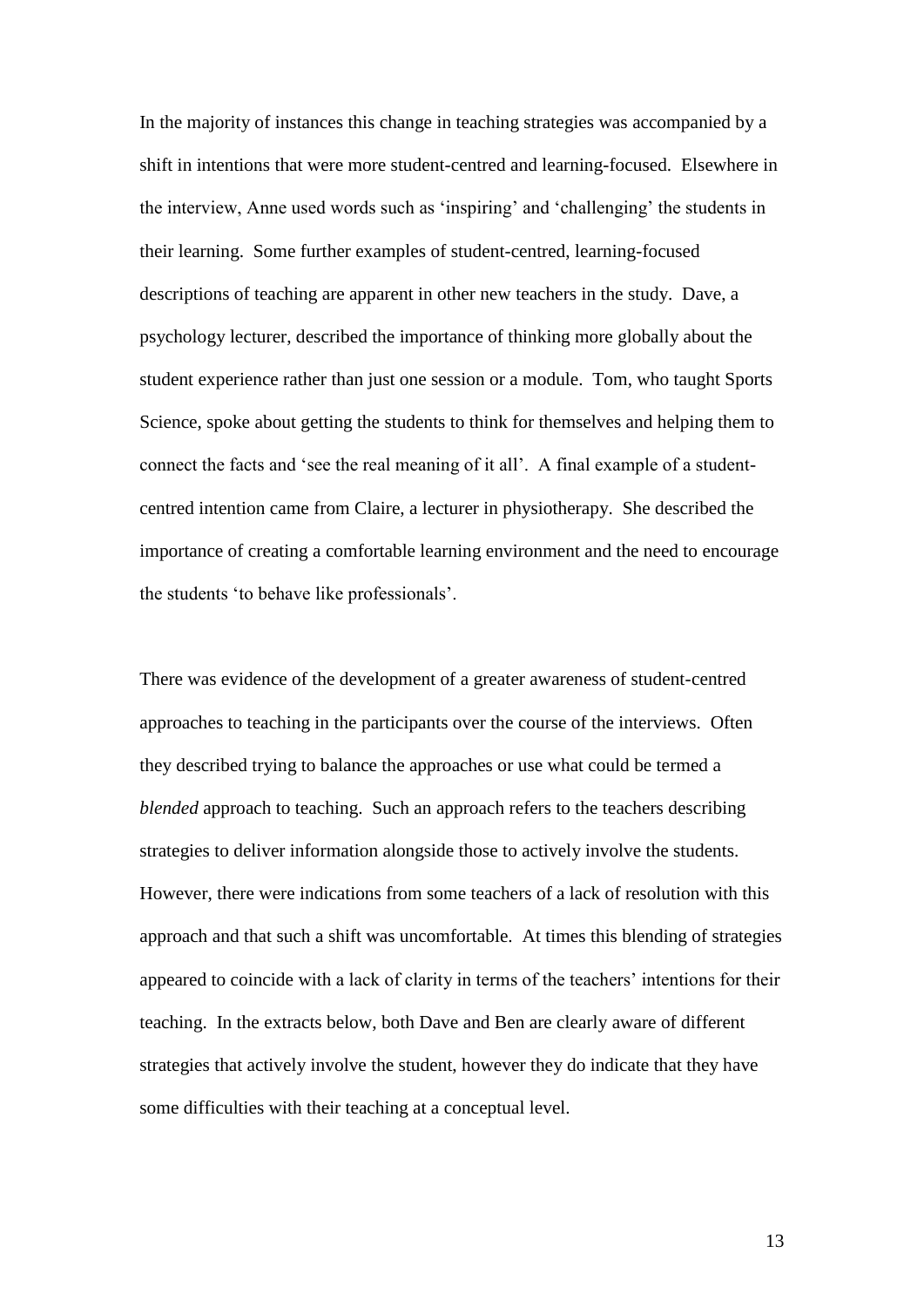When I do practical things, group sessions and discussions and things within a session, it tends to run very well […] but I do find it difficult to cope with it on a theoretical basis. So if I have a bunch of theory I need to get across that they need to start thinking about, I find it much easer to say, 'I'm going to describe that theory to you. Here's as many real world examples of that in action as I can think of to help you get to grips with it', but that's my initial reaction rather than throwing a problem at them, get them to brainstorm it and then pull out the theory that I already know exists (Dave, psychology, second interview).

I'm not quite sure what the ideal is, I've got on one hand this very strong sort of everything must be interactive, you must not stand and talk for any amount of time, they must constantly be doing things…. And part of me thinks, 'Yeh that's a really good idea' and I certainly do need to change.., and I have changed to a certain extent in that you know everything does need to be more involved and more interactive. But is that really the ideal, is that too far the other way? My feeling is that is too far the other way to a certain extent, so I'm not actually quite sure what the ideal is at the moment. (Ben, psychology, second interview)

Dave and Ben describe issues such as 'finding it difficult to cope with on a theoretical basis' and 'I'm not actually quite sure what the ideal is at the moment'. This may be associated with a lack of clarity in terms of selecting the most appropriate strategy for the particular learning task and context. Such a finding relates back to the concept of 'expanded awareness' (Martin and Ramsden 1992), where certain approaches are brought into the foreground or sent to the background depending upon the situation. However, what the data in the current study reveals is the challenge of making a transition to such a way of seeing teaching. In addition to these types of *internal* challenges the new teachers also described a number of external challenges that they encountered as they tried to put their ways of thinking about teaching into practice.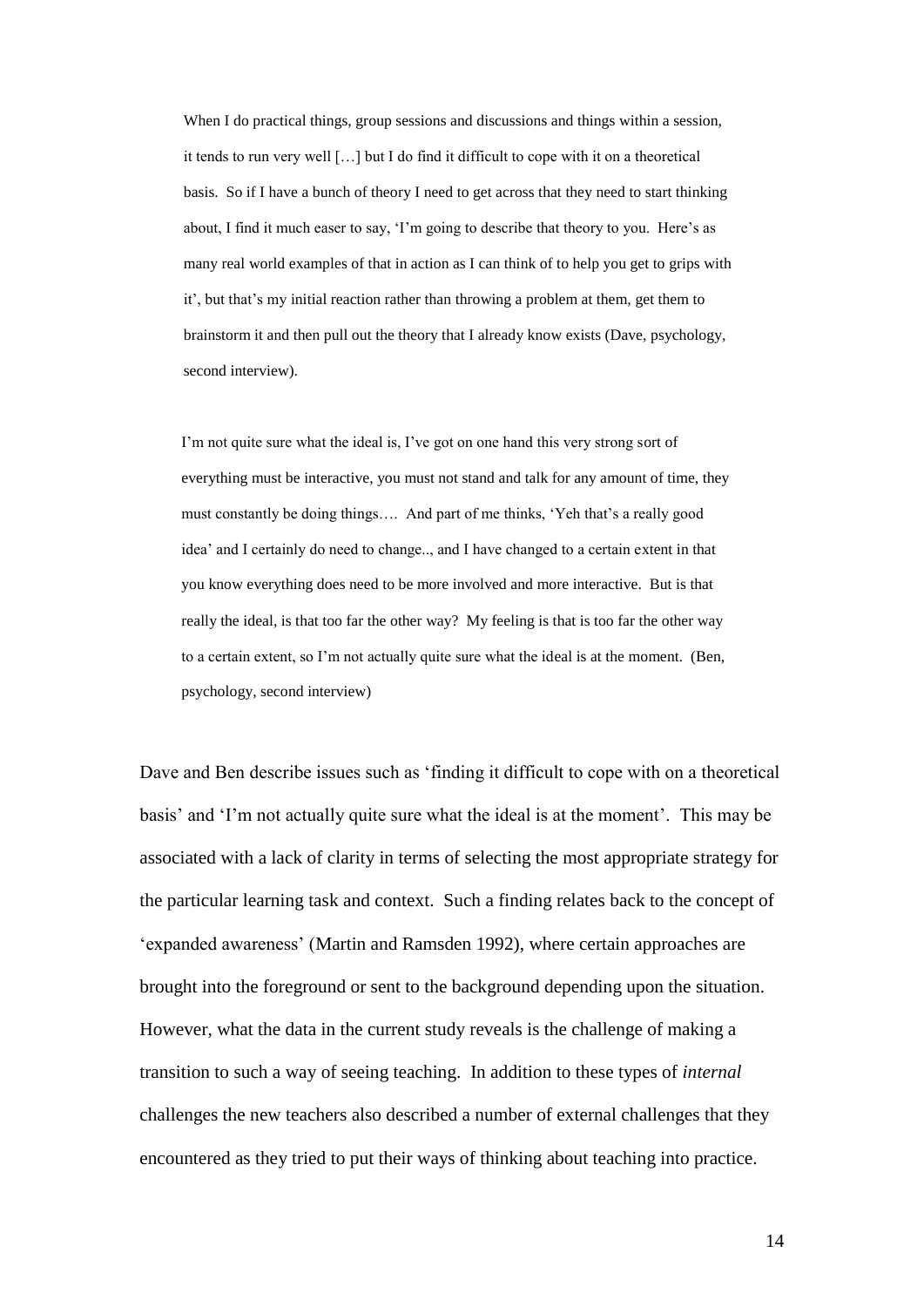#### *Challenges of the active involvement of the students*

Although the new teachers appeared to develop more learning-focused intentions the level of interaction with the students varied considerably in the strategies they adopted. The specific *context* within which the teacher was working appeared to be a primary factor in terms of the decision about which strategy to use and therefore the extent of the active involvement of the students. A key component of the context was the subject or topic being taught. Different topic areas varied the level of knowledge of what was being taught in both the students and teachers, which had an influence upon the teaching approach taken. The following section aims to illustrate some of these highly contextual challenges that the new teachers faced in introducing strategies that more actively involved the students.

A primary challenge for the new teachers in using strategies that more actively involved the students in sessions was the extent to which the topic being taught seemed suitable for this approach. The teachers tended to consider topics that 'lent themselves' to student interaction with the material and those that were better suited to the delivery of information. There were several examples where variation in strategy depending upon the topic being taught was evident in the participants' descriptions. In the extract below, Simon indicated that the Acquisition of Skill module was well suited to the involvement of the students by drawing on their past experiences of how they learnt particular skills as children.

Now the Acquisition of Skill module I think is brilliant 'cause, you know, you're looking at how do we learn. There are so many examples that everybody can contribute with and it's a bit mad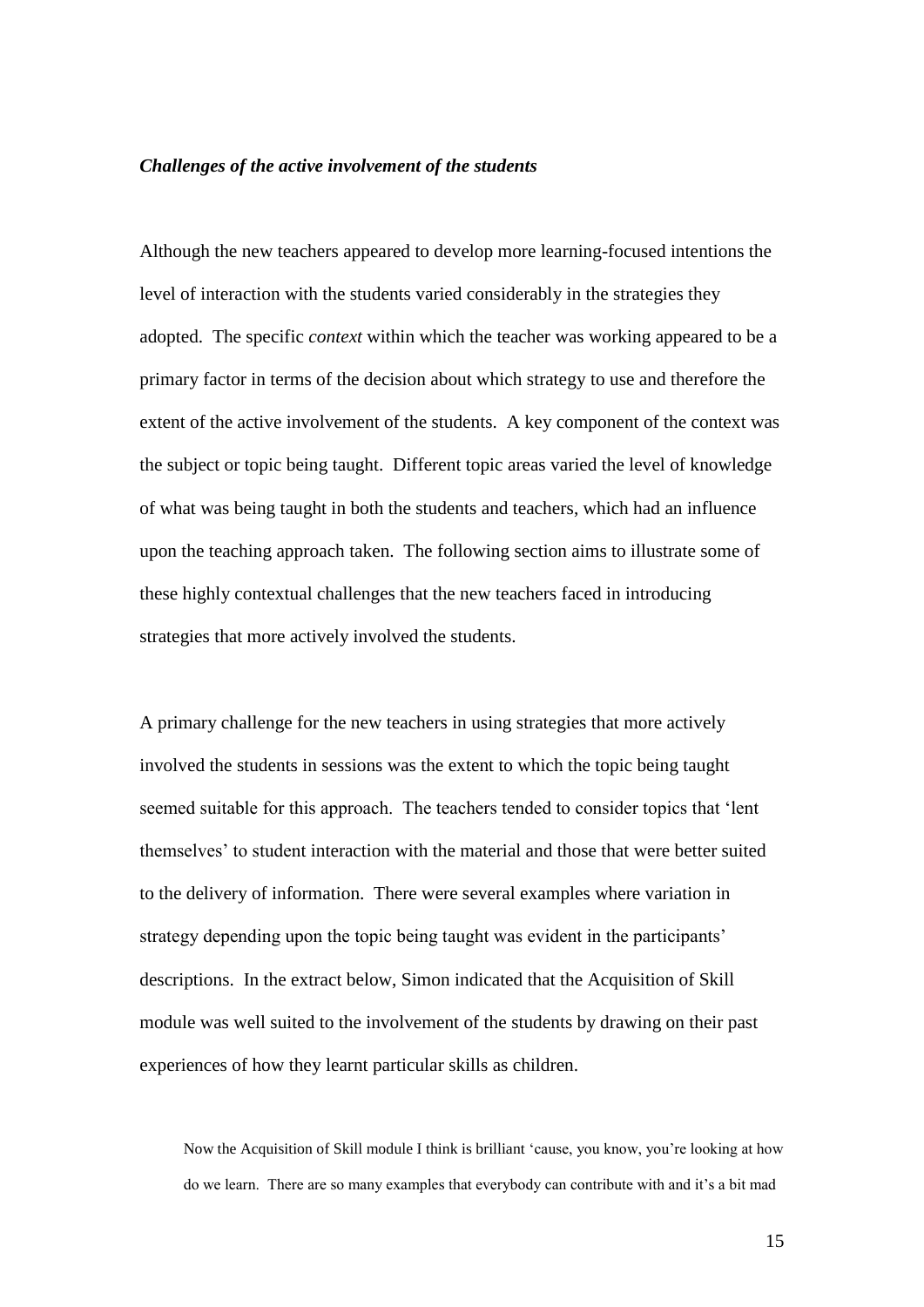when you sort of say, "right so what's the first thing you learn?" or, "how did you learn how to write?" And it's something everyone can relate to. I find like all the parts of the syllabus, there are always experiences that everyone can draw on to try and support something and an understanding of the subject. (Simon, sports science, first interview)

In the topic that Anne was teaching there was a lot of 'factual' information that she perceived as suiting a didactic approach. However, what is also illustrated in the following extract is that she found that it was possible to get the students involved by drawing on their prior knowledge from another module.

It was really factual and it was quite scientific and it was quite heavy, and I just wanted to try and lighten it up a little bit. Now some of the content didn't lend itself towards a different approach, it was very much it's quite in depth and we are just gonna have to get the notes down. But the lesson, I was able to kind of change it towards the end..., it was stuff that they would have done prior in another module [...] so I wasn't teaching them from scratch so they did have some prior knowledge. So I was thinking down that line as well that well we probably don't have to then just deliver, I can facilitate, so I can maybe give them some tasks to do just to jog their memory and just get them talking. (Anne, sports science, second interview)

In this final extract, to illustrate how the topic being taught appears to influence the approach taken by the teachers, Ben describes how he wanted to avoid any discussion in his teaching. The reason he gives for this is that he perceived that the topic being taught was contentious and therefore he wanted to 'keep a hold of it'.

I actually did an hour session on clinical psychology, so introduction to say things like schizophrenia and anxiety disorders. And that was… that was me just standing there and chatting for quite a while, and I actually said to them at the beginning, I said I'm going to talk to you for quite a little while now and I'm sorry for that, this is quite a… I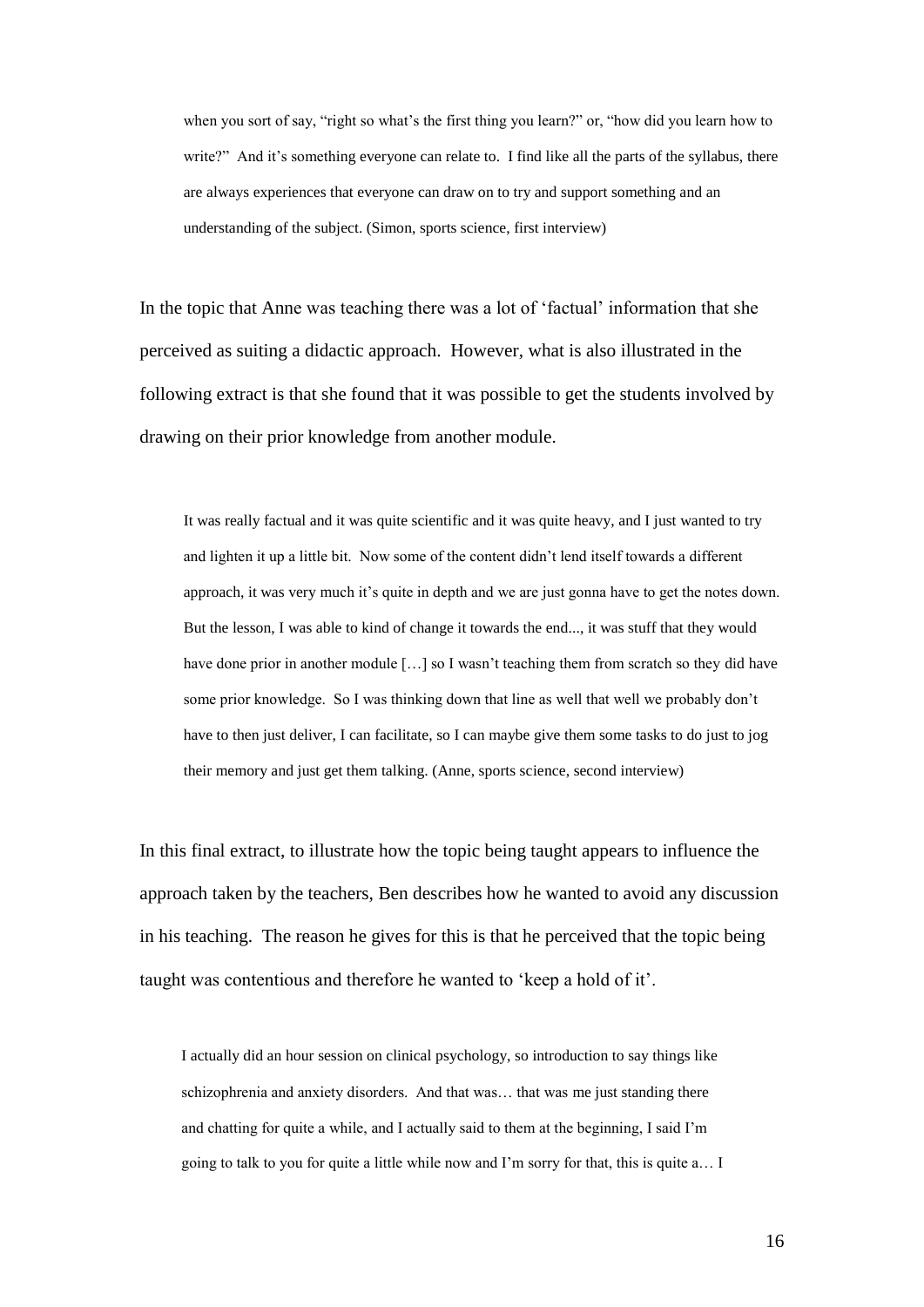don't know, it's a quite contentious topic to introduce. I felt it was important that I introduced it rather than it being an opinion based discussion because they haven't had any prior knowledge of sort of the theory and understanding behind it, so I think on occasion that's the only way to do it really, to keep hold of, keep a hold of it (Ben, psychology, third interview)

A theme that is evident in all three of the extracts above, but was also apparent in the majority of the new teachers in the sample, is the importance of the students' preexisting knowledge of the topic area. When the students' knowledge of a topic was perceived to be high, as in the case of Simon and Anne, the teacher appeared to use strategies that more actively involve the students in the session. However in the case of Ben, when prior knowledge was low, a strategy that delivered the information to the student was adopted.

There were a number of other challenges that the new teachers faced when they used strategies that more actively engaged the students. Several of the new teachers mentioned the increased demand that interactive approaches brought in terms of the required knowledge and experience. The challenges they reported centred upon a lack of knowledge or skills in a number of different aspects. These include aspects such as: how to ask questions to check the students' understanding; how to monitor and manage student interactions and behaviour; and how to designing tasks that achieves the aim of a specific session. In turn each of these issues become apparent in the three extracts below. The aim is to provide a more vivid insight into the challenges the teachers encountered when they described the use of more open, interactive approaches to teaching.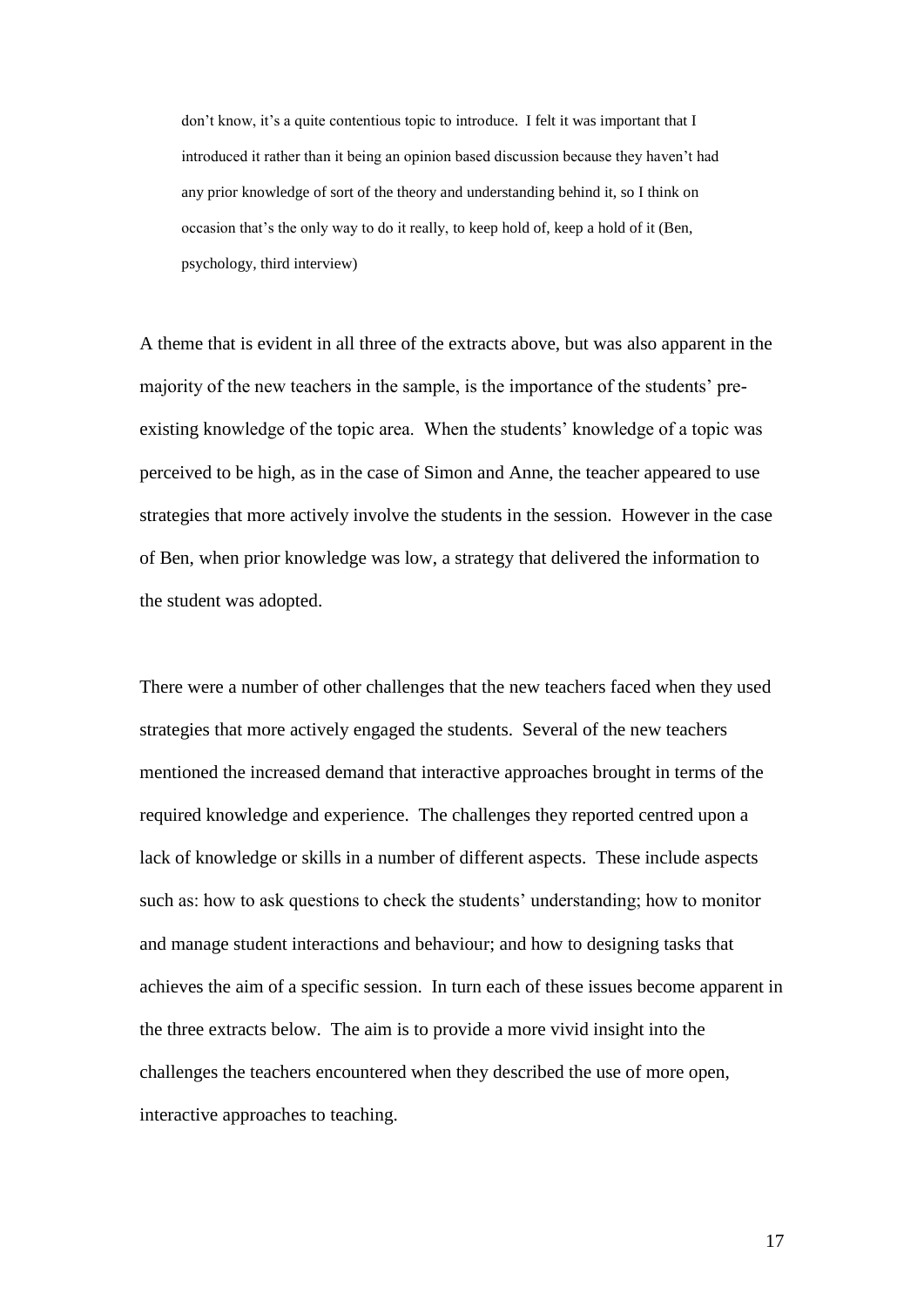In Transferable Skills Development I just don't feel I can get anything from them. There's a sea of blank faces and when I've finished they kind of wake themselves up and peel themselves off the desk, and possibly answer questions. But it's difficult to get that feedback, I think if I'm going through how to do an effective presentation what do I ask them at the end to check their understanding of it? (Ruth, sports studies, third interview)

They all interacted, they all took part in the activities and they all seemed to be interested. A couple of them were asking questions and questioning the theory I was talking about, which was great. But there was a slight problem to that particular session just because there seems to be some unease amongst the students themselves, and there's a small group of them who don't seem to get on with the rest and appear to be quite disruptive. So on top of all the teaching and learning, it's about trying to maintain some civilised behaviour. (Dave, psychology, second interview)

I sometimes feel that particularly with first years that they're just talking without any reference to psychological theory. What I ideally want is them to be generating opinions based on psychology theory and psychology evidence. So sometimes I'll look around the room and I'll think is this actually achieving much. For example on dyslexia they just give their general thoughts and feelings. So it's a case of trying to keep it linked with the theory, but it can be quite difficult particularly when it's subjects which they do find interesting which they just want to talk about (Ben, psychology, third interview)

An additional challenge to actively involving the students, for some teachers, was if they were required to teach a topic that they had not taught before and had a limited knowledge of. Such a lack of content knowledge of a topic area was closely associated with the use of strategies that transmitted information to the students. The teachers often described avoiding interaction with the students in such instances, as they felt unable to answer questions from the students or cope with the less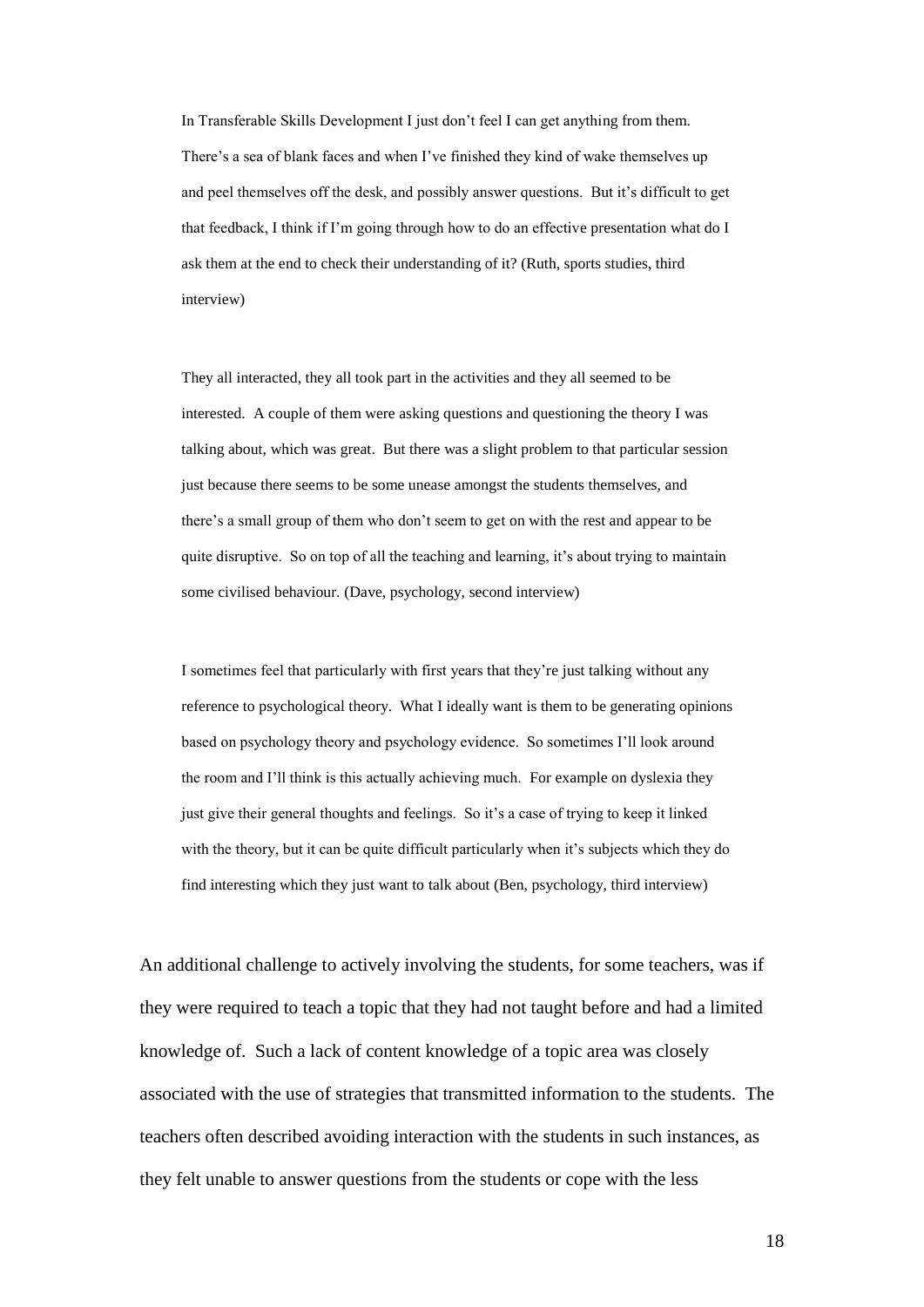predictable nature of this approach to teaching. This comes through in the following description from Lucy.

When I feel more confident I try and engage them by giving them tasks and giving them things to do and then asking questions. I still think in areas I don't know that well I try to keep more control than perhaps I should, even in seminars I am a bit more closed than I would be if it was something that I knew well. (Lucy, sports studies, first interview)

Although some individual issues come through from the extracts above, such as the importance of confidence in Lucy's teaching, the common influence upon the teachers' approaches appears to be the idiosyncrasies of the topic or the student group. These examples aim to illustrate how instrumental specific contextual factors were in terms of the challenges these new teachers faced in more actively involving the students.

#### *Case illustration of a new teacher with a 'sophisticated' conception of teaching*

Kate was one of the participants in the wider study for which detailed case study analysis was undertaken. Compared to the other teachers she had a highly developed view of teaching and this acts to provide a slightly different perspective on some of the challenges of developing student-centred approaches to teaching. Although the other participants described development towards more student-centred views of teaching, with an intention to develop the students' understanding of the subject, Kate's descriptions did seem more advanced than this in that they related to the conceptual change and development of the students. Kate's descriptions about teaching had the hallmarks of a 'sophisticated' conception of teaching. She spoke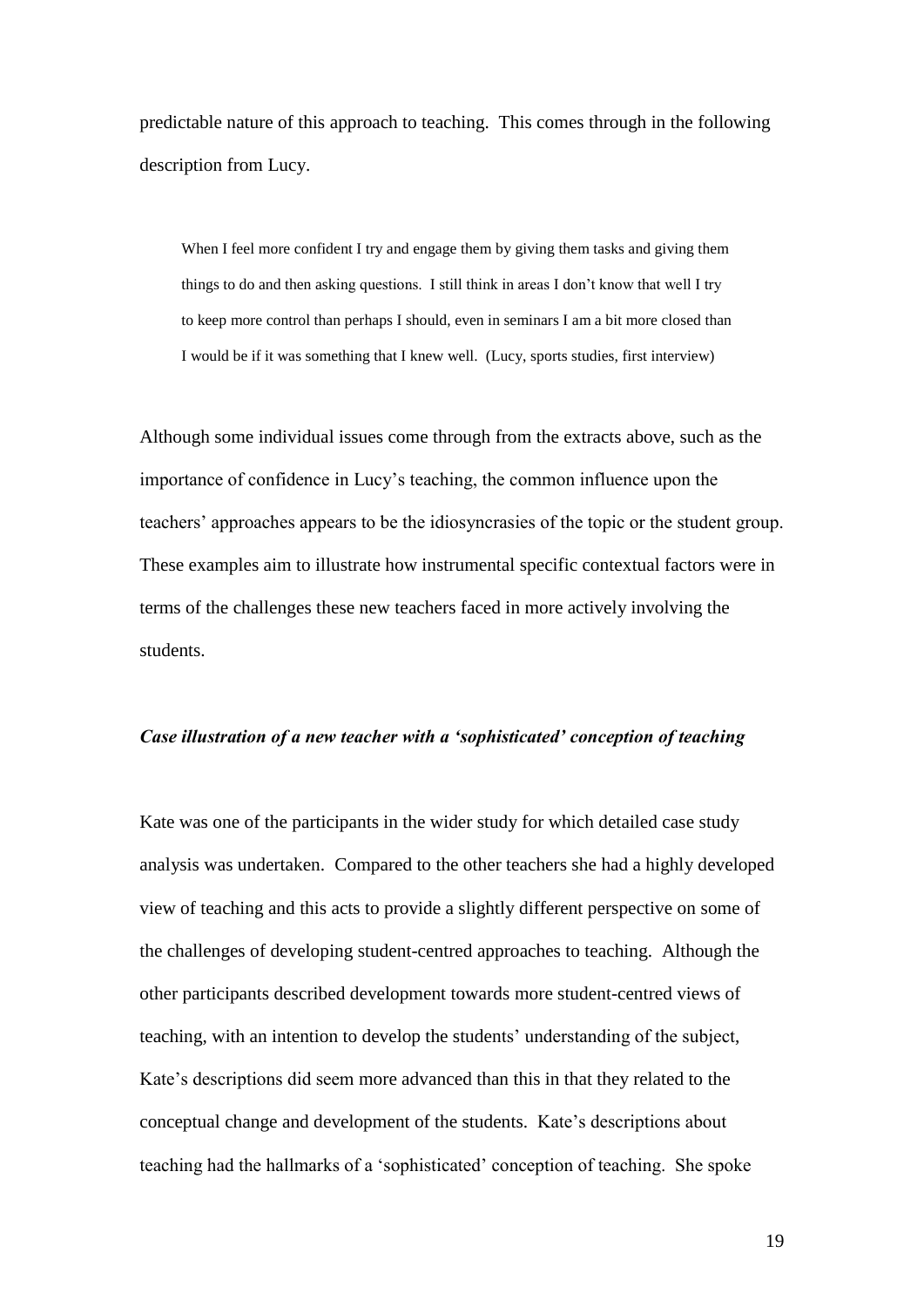about use of approaches that supported students to change their conceptions about the discipline and the nature of knowledge itself.

Kate's area of expertise was early medieval continental history, although she tended to teach a much broader range within medieval history. The institution that Kate was at for the first interview was her first full-time teaching position. However, this was not a permanent contract. At the time of the first interview she had been teaching for six months and was undertaking a Postgraduate Teaching Certificate. Kate did have prior experience of teaching part-time in an associate college and also another University as a doctoral student. By the second interview, Kate had moved to a permanent position in a different University. The third and final interview took place nine months after the second and at this time Kate's position was the same. However, she felt that her responsibilities within the department had been increased both as a result of 'being given things' but also taking new roles on herself.

One of the main intentions within Kate's teaching was to enable the students to think like historians. An insight into such a view of learning is evident in the following extract from the second interview:

They didn't just learn kind of an isolated fact but they actually learned a way of thinking and a skill, which they can then apply to other things as well. They actually managed to learn something which they make their own. They didn't just kind of learn that the Vandals conquered North Africa, but they learned something about how you explore certain social processes of conquest and how you work with sources and what kind of questions you ask. And they then applied that to a completely different course.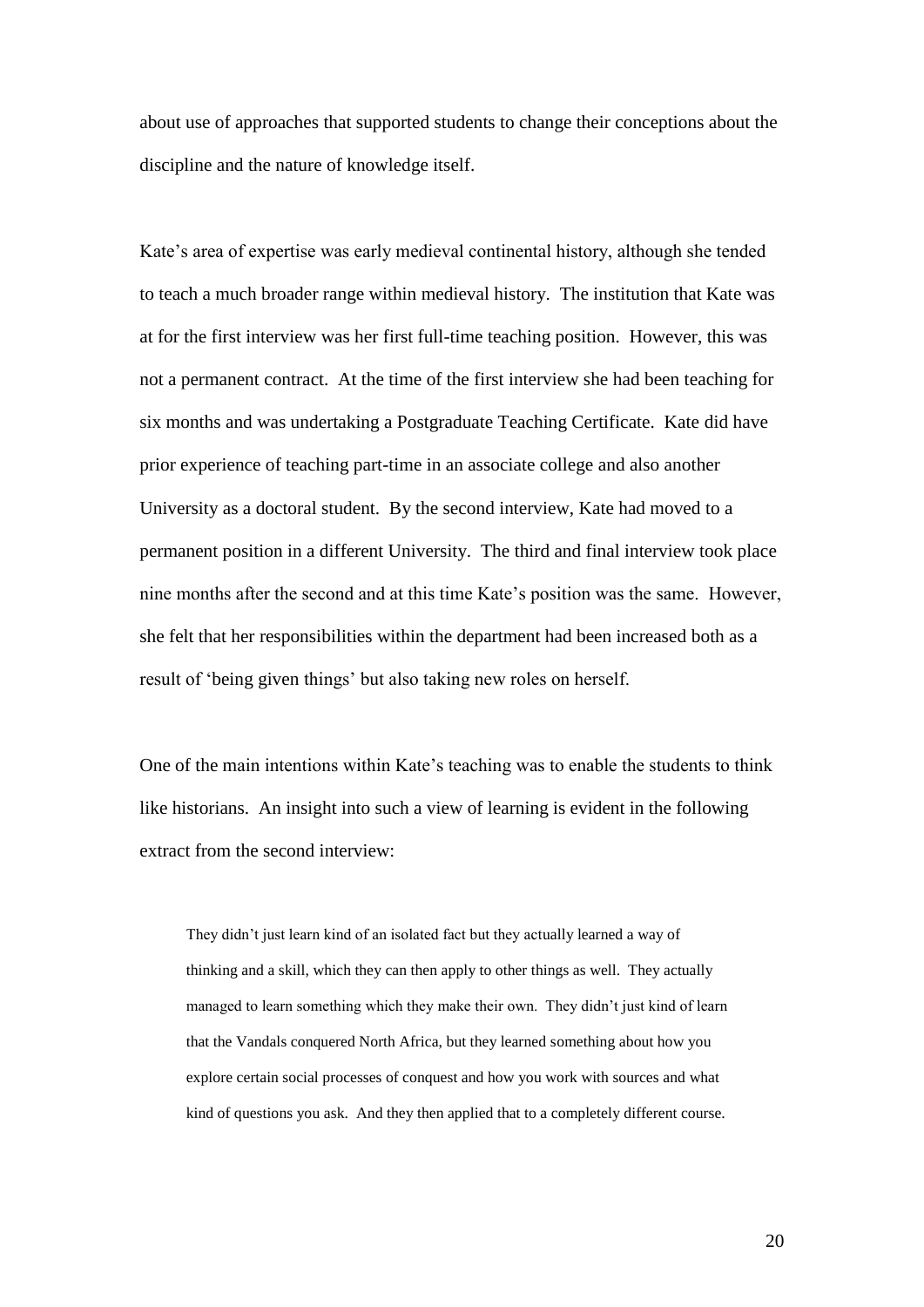Although Kate's intentions for her teaching appeared relatively stable she seemed to battle extensively with how to approach this. She often made comments such as 'I think I'm failing them as I always am because I haven't developed a way of teaching this to them and making them feel comfortable with it'. Throughout interviews the sheer volume of experimentation with and reflection upon different strategies was striking. A particular issue for Kate, in trying to get the students to think like historians, was how much it was necessary to focus upon the content and how much to develop the broader skills of the students such as debate and using sources of evidence. This tension is well captured in the following extract:

This letting go of the content, because I think this is much more important for them to have the other learning experiences. It doesn't matter if they don't all know the last tiny bit of what the implications of [the] concept of master narrative are. But I think I've designed this so that I feel happy to let that go and not focus on the contents learning so much as the just learning to discuss things. […]. It's very hard because in history, most of the learning happens with students doing learning stuff in the library and writing essays. So I don't think I've even been about the transmission of information, but I think I'm much happier now. It's a difficult one, about you need to cover things so you can ask them exam questions, and you can't really ask them exam questions on things that you haven't discussed in class or lectured about. But I'm a bit better at letting go.

Another area of discomfort for Kate was that through interactions with students she often encountered instances that did not match with her expectations and aims as a teacher. To some extent, the origin of this disparity appeared to be based on Kate's understanding of what learning history should entail. Her aim was to engage the students in historical thinking and the use of source material, yet interaction and feedback from the students appeared to provide her with an insight into the very 'real'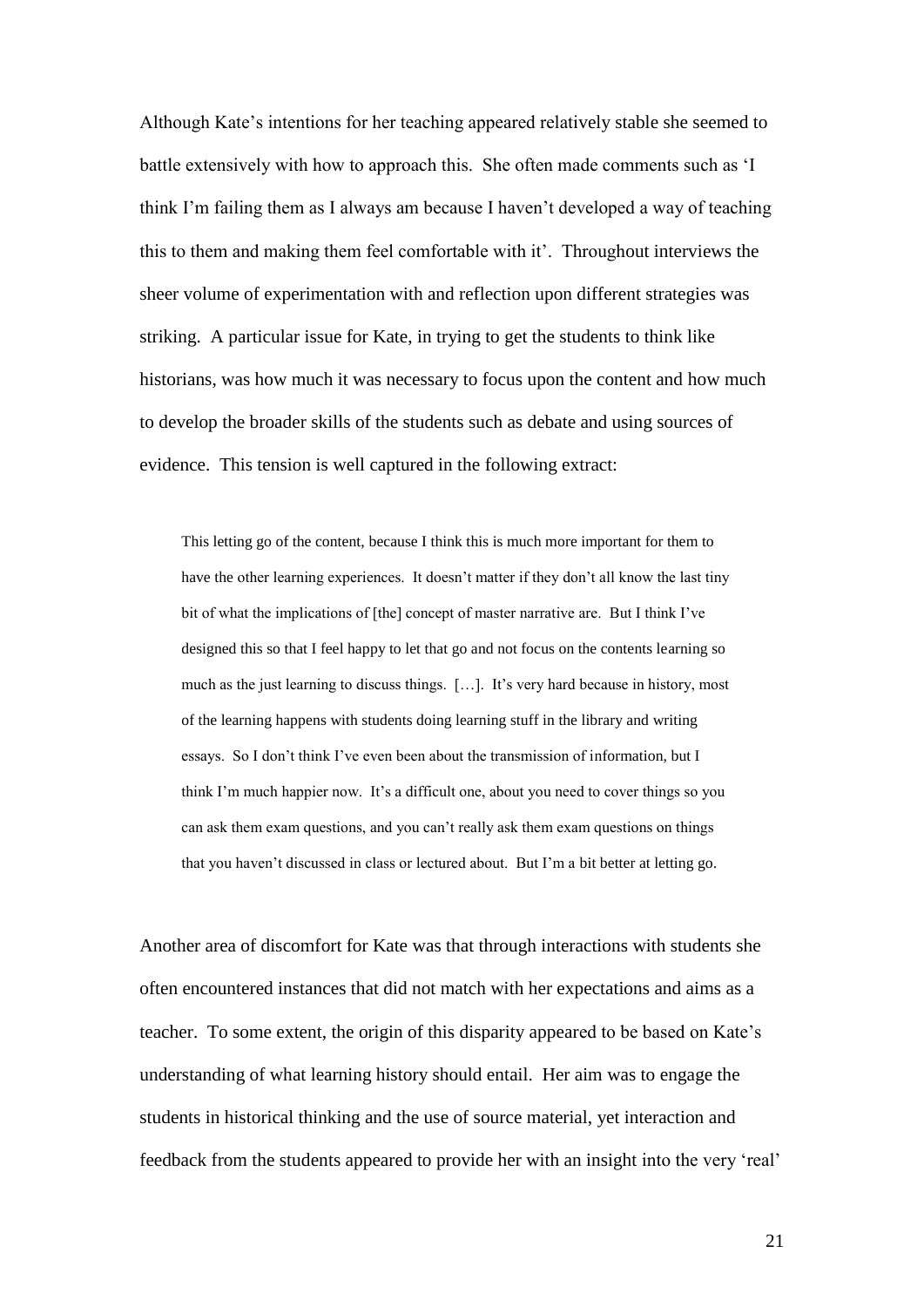barriers to enacting this approach to teaching. The following extracts provide two examples that illustrate this mismatch quite clearly.

Last semester there was a lot of kind of where they came up against my expectations, it was all very jarring because I expected second years to be able to do somethings that they couldn't. I actually asked, 'Do you have any idea what I'm why I keep banging on about primary sources?', and they had no idea. I expected these things and they all looked at me as if I was talking German. So I came and suddenly kind of I had to reassess what I was doing.

I was just kind of sitting there and taken aback because I had been aiming for the questions, you know; 'What is he trying to say? Why is he putting down Nero and Herod?' That was my expectation and actually it was like; 'Who's Nero and who's Herod?'. And then I readjust and that's why I feel that I'm a bit out of synch with them in this course because I'm still not understanding where they're coming from, often that's my feeling.

Despite a 'sophisticated' conception of teaching being considered the most complete, what came through extremely strongly from Kate was the lack of resolution that she felt on a number of levels. Firstly, although she had a very clear intention for her teaching, this did not automatically translate into a clear image of how it could be achieved. Secondly, her view of teaching encouraged her to strike a balance between developing the students' content knowledge and helping them to think like historians. Finally, the mismatch between Kate's way of thinking about teaching history and the students' ability to engage with the concepts was problematic. The case study above demonstrates some of the complexities and challenges of adopting student-centred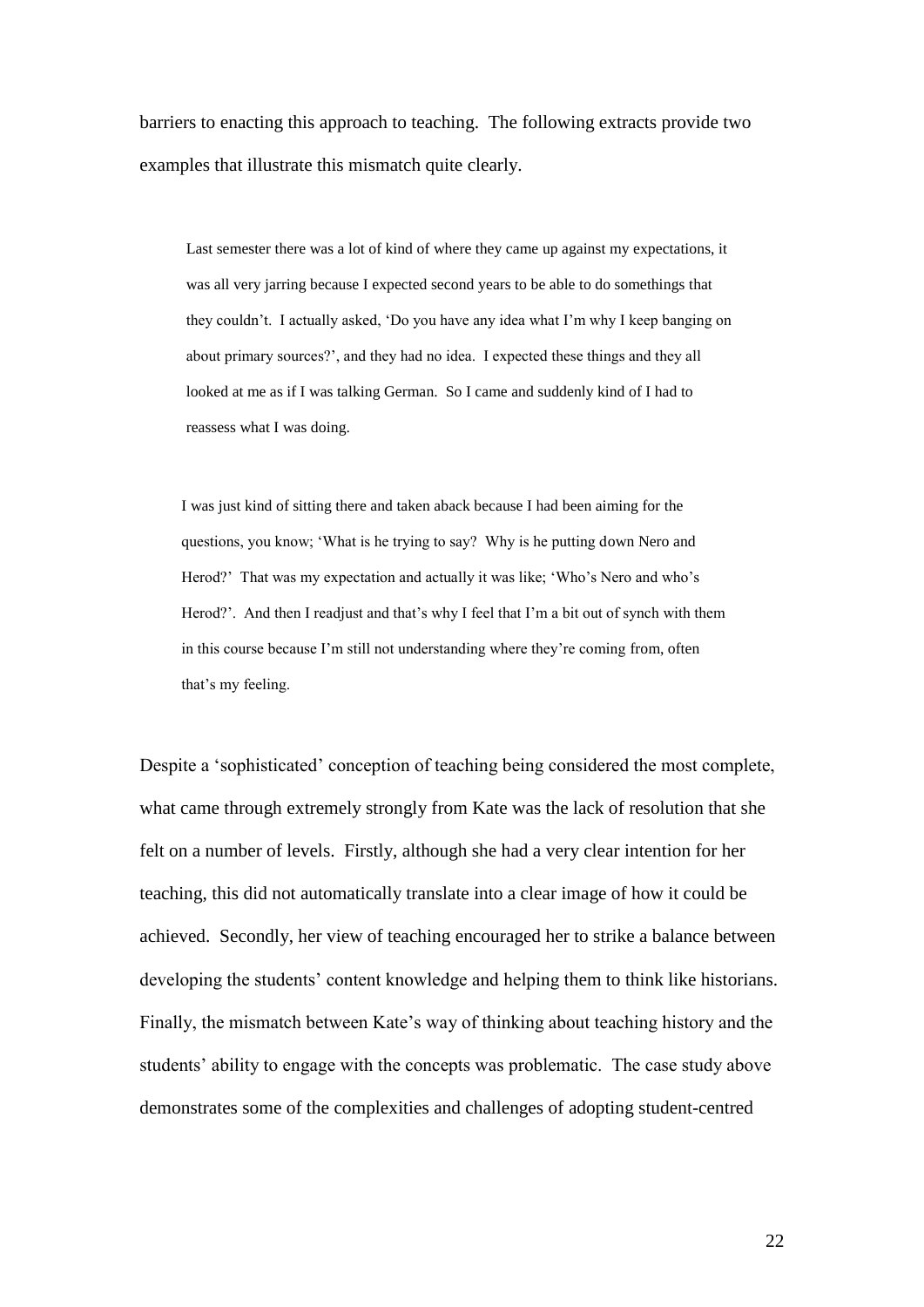approaches to teaching and it is likely that these difficulties were intensified as a consequence of the teacher being a relative novice in higher education.

# **Discussion**

One of the key aspects of the new teachers' development was the increase in their concern for more actively involving the students. In a review of studies into teachers' conceptions of teaching Kember (1997) identified a transitional category. A key characteristic of this conception of teaching is the realisation of the importance of interactions between the teacher and students. Such a conception indicates that the individual has an awareness of the student's role in the learning process rather than the sole focus being upon them as the teacher. Since Kember's work there has been debate with regards to the existence of a transitional category based on the argument that it is the purpose and nature of interaction and not the interaction itself that is critical (Samuelowicz and Bain 2001). On the whole this would appear a logical argument and the majority of new teachers in the current investigation a shift towards more active strategies was associated with the description of more student-centred intentions. However an interesting observation from Kember (1997) in relation to the intermediary category was that a pre-cursor to making the transition would be a 'disorientating dilemma'. Since this observation, such a concept has not been well considered in the literature. A potential reason for this lack of consideration may be due to the lack of longitudinal data on which to make judgement about teachers' conceptual development. The data from the current study is better placed to consider development in the teachers' thinking. In some instances, difficulty and disorientation in shifting towards recognition of student understanding rather than the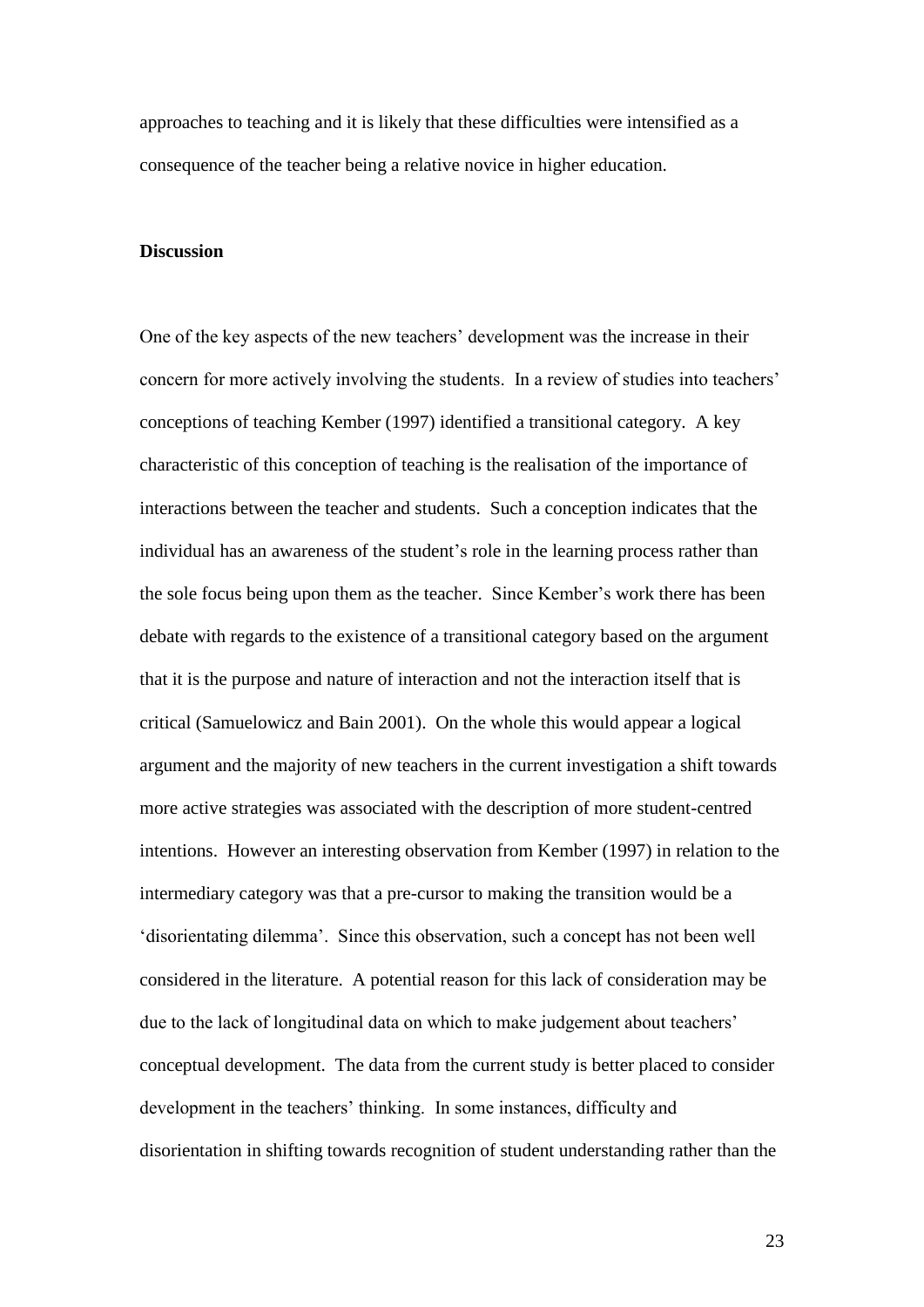lecturer's knowledge base was clear. This was particularly apparent in the *blending* of approaches and unrest that was identified for Dave and Ben. In these instances it would seem that the teachers had an awareness of strategies to more actively involve the students, but had not come to terms with the purpose of such strategies. Therefore the current article would argue that a shift towards more student-centred approaches to teaching is extremely challenging and that an initial shift in *strategy* may be a critical first step. Such experience of more interactive strategies may provide important instances upon which intentions for these strategies can be shaped and confirmed. This particular finding from the wider study has been reported in greater detail elsewhere (Sadler, in press).

In addition to the conceptual challenge of developing towards more student-centred approaches to teaching, the current study also has identified a number of challenges associated with the learning and teaching environment. There has been an indication in previous literature that both the specific contextual variation and underlying disciplinary differences are related to the approaches to teaching taken. Lindblom-Ylänne et al. (2006) found that teachers from 'hard' disciplines were more likely to report teacher-focused approaches and those in 'soft' disciplines were more studentfocused. In addition they found that the same teaching in a different context is likely to adopt a different approach. The data from the current study indicates that the particular topic being taught acted as a critical contextual factor and that this often appeared to take precedence over the broader disciplinary context. In addition, an important aspect of what it was about the topic that made an individual opt for a particular approach was not only the amount of factual, non-discursive information but also the perceived level of the student prior knowledge of the topic. Such data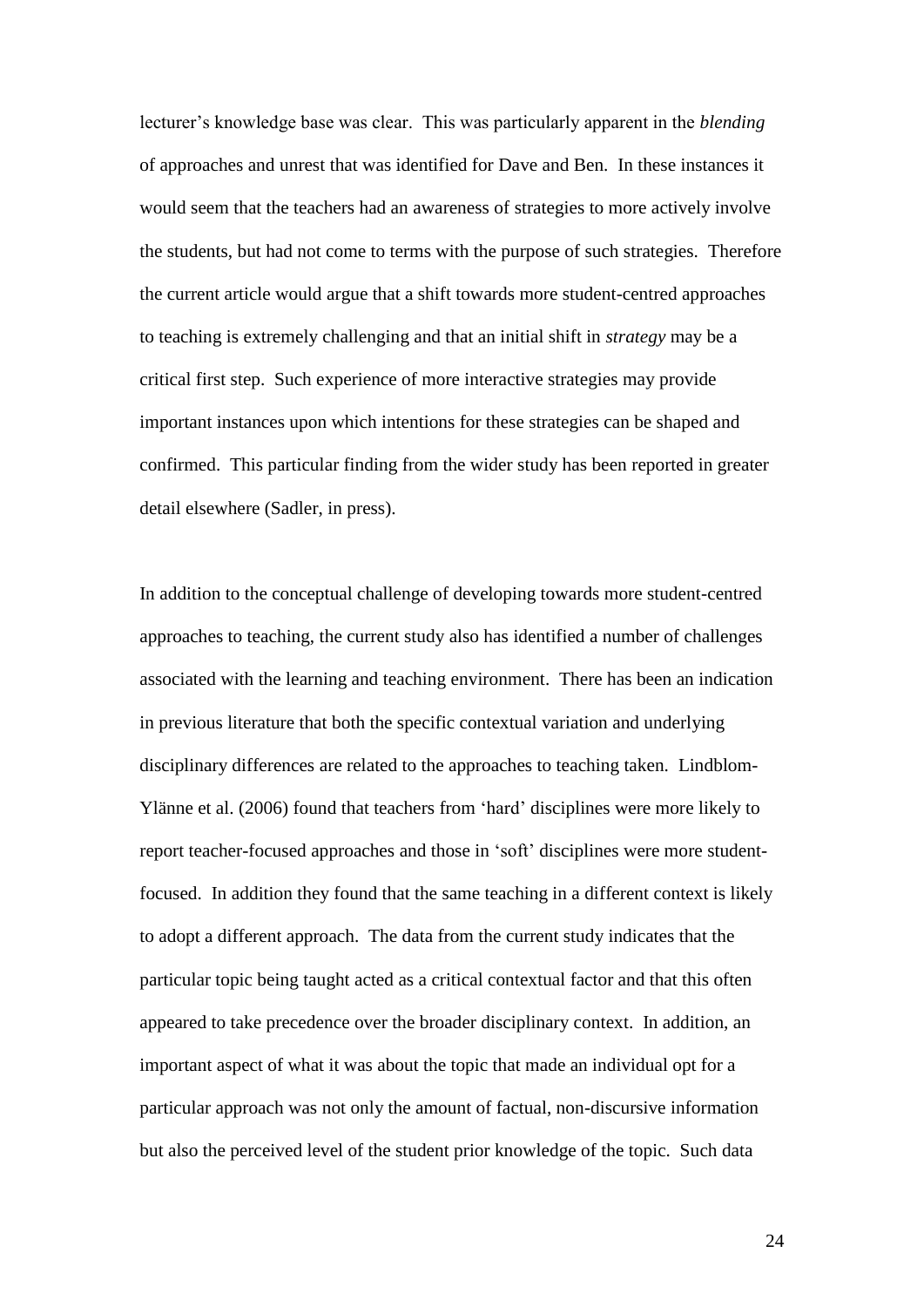appears to support the suggestion that teachers' approaches to teaching are more about 'contextually localised models of what students might do, than about evoking general conceptions of teaching' (Eley 2006, 191). In other words, the demands of teaching a specific topic to a particular group came through more strongly from the new teachers in the current study than the traditions and norms of the discipline area. Therefore in order to support new teachers in moving towards more student-centred approaches it is important that staff development activities are sensitive to the specific topics and student groups that the individual teaches.

Another finding from the analysis was that the new teachers' content knowledge of the topic or subject area being taught appeared to play a key role in terms of the approach that they adopted. Although a full discussion of this issue is beyond the scope of the current article it is worth noting parallels here with other recent work with individuals new to teaching in higher education (Boyd and Harris 2010). Analysis of data from the current study also indicates a relationship between teacher content knowledge and teacher confidence. Future research may consider the nature of this relationship and the implications for approach to teaching in more detail. More specifically, it is of interest whether having a good subject knowledge in an area simply provides the teacher with the confidence to have open discussion with students, or, that the depth of knowledge in a subject allows the teacher to better see the potential sticking points for the students' understanding and develop strategies to help them in overcoming these.

The case study of Kate aimed to provide a different perspective on the challenges of student-centred approaches to teaching. Within the findings from this case analysis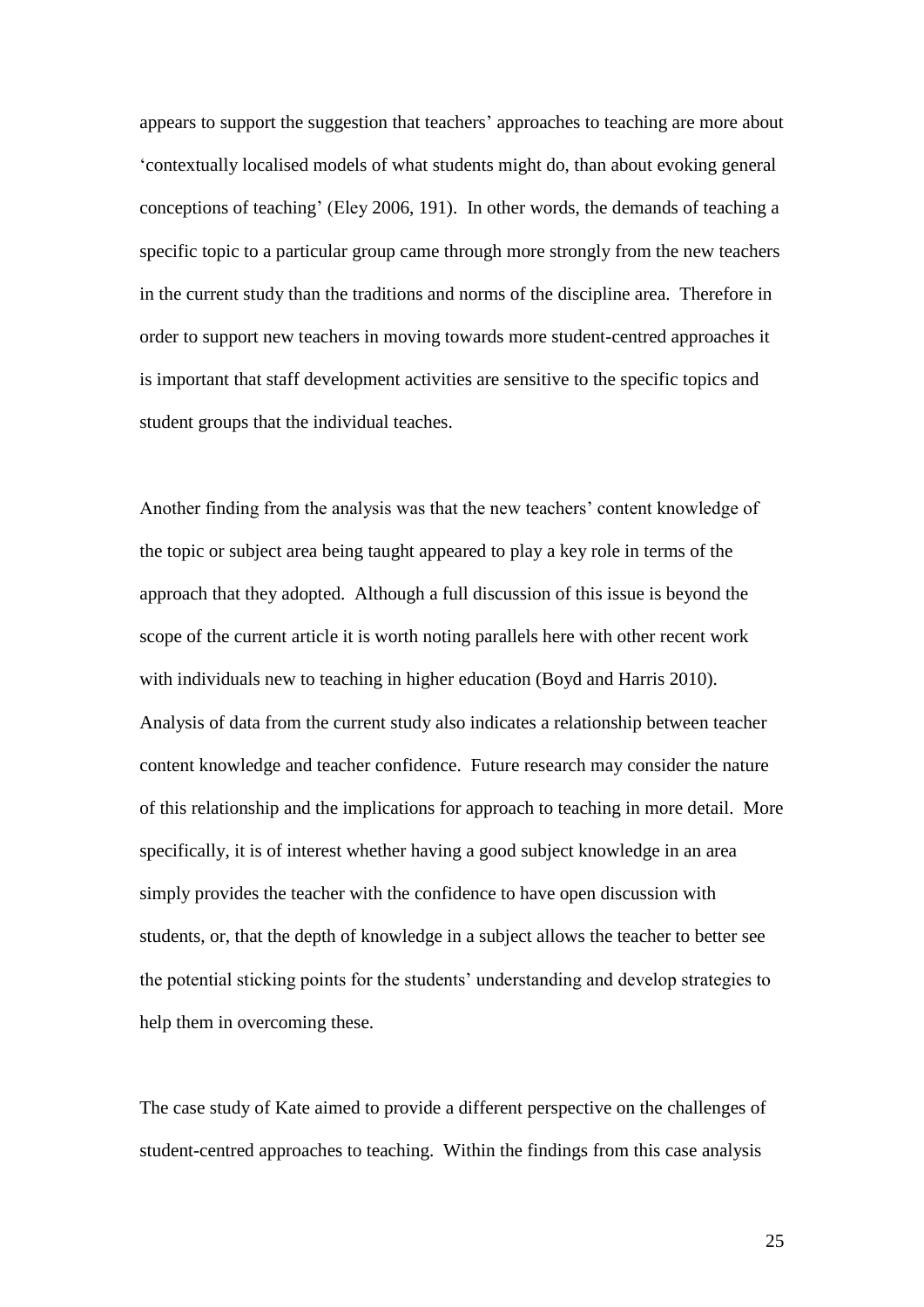there are echoes from previous work with higher education teachers (Entwistle 2003). Entwistle suggests that simply because an individual holds a sophisticated conception of teaching, this does not provide an obvious blueprint for how this might translate into teaching approaches and methods. Despite Kate's relatively well developed conception of teaching and extensive content knowledge, the description of her lived experience of teaching was often far from being 'desirable', 'complete' or 'sophisticated'. She was constantly battling with how best to teach and was unresolved about how she could get the students to 'think like historians'. There is a parallel here with McLean and Bullard's (2000) findings that novice teachers often held student-centred, learning orientated conceptions of teaching, but, due to inexperience and local contextual issues, they often struggled to put this way of thinking into practice. Kate described extensive experimentation with different strategies, which may have been an attempt to bridge her well developed conception of teaching and extensive content knowledge, through the development of her pedagogical content knowledge (Shulman 1987). This type of situation can be seen in Entwistle and Walker's description below of what a sophisticated conception of teaching requires. The words in italics are to emphasise the aspect of a sophisticated conception of teaching that Kate appeared to be coming to terms with.

A sophisticated conception of teaching stems from the teacher's own deep understanding of the subject, but depends on much more. It requires *an act of imagination through which the teacher first envisages the subject from the students' perspective, and then devises ways of helping the students across the initial gulf of incomprehension* which separates them from the discourse of the discipline or profession (Entwistle and Walker 2000, 343) (Emphasis added).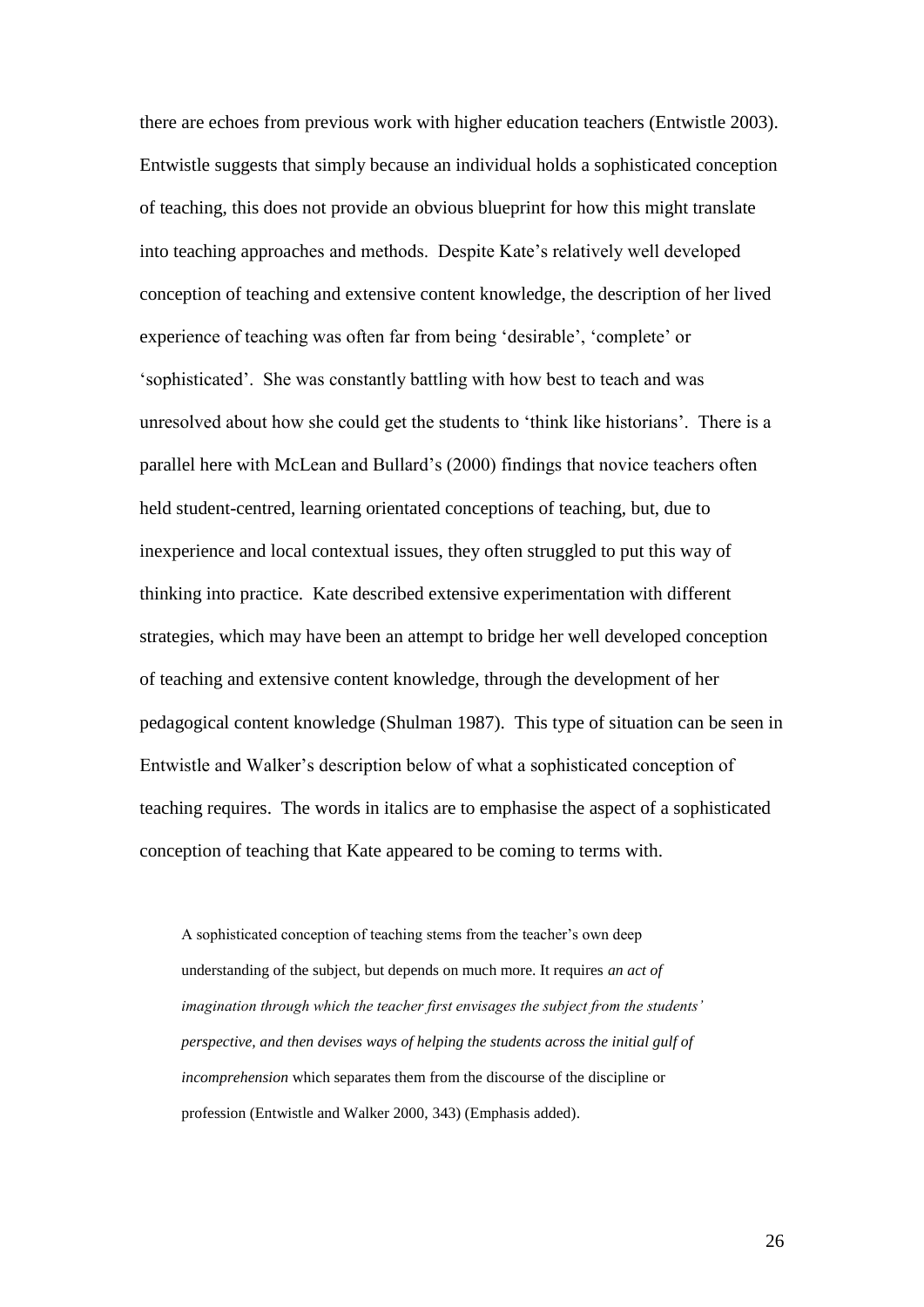This in-depth analysis of Kate's experience provides an insight into the difficulties that a new teacher can face even when they appear to have a deep understanding of the subject and a sophisticated conception of teaching. It would appear that teachers such as Kate require support with 'devising ways to help students across the gulf of incomprehension', or in other words, identifying a range of strategies that can potentially align with their conception of teaching. Previous research, in an abstract way, has suggested a congruent relationship between conception, intention and strategy (Trigwell and Prosser 1996). However such research is limited in acknowledging the real difficulties that a teacher may face in aligning these aspects of teaching.

# **Conclusions**

The current article has aimed to illustrate some of the day-to-day challenges that new teachers in higher education face. The design of teacher development programmes in higher education is starting to move towards attempting to shift teachers towards more student-centred ways of thinking. However, simply making them aware of and discussing student-centred approaches is not sufficient. It would appear that new teachers require additional support on two levels. Firstly, at a conceptual level they need help with understanding the epistemological basis of student-centred approaches. This would specifically incorporate the development of theoretical understanding of how students learn and broadening the way teaching is envisaged in order that appropriate approaches are used for particular forms of learning. Throughout such developments it is important to acknowledge the potential 'disorientation' this may bring to a new teacher and to support them in such experiences. Secondly, on a more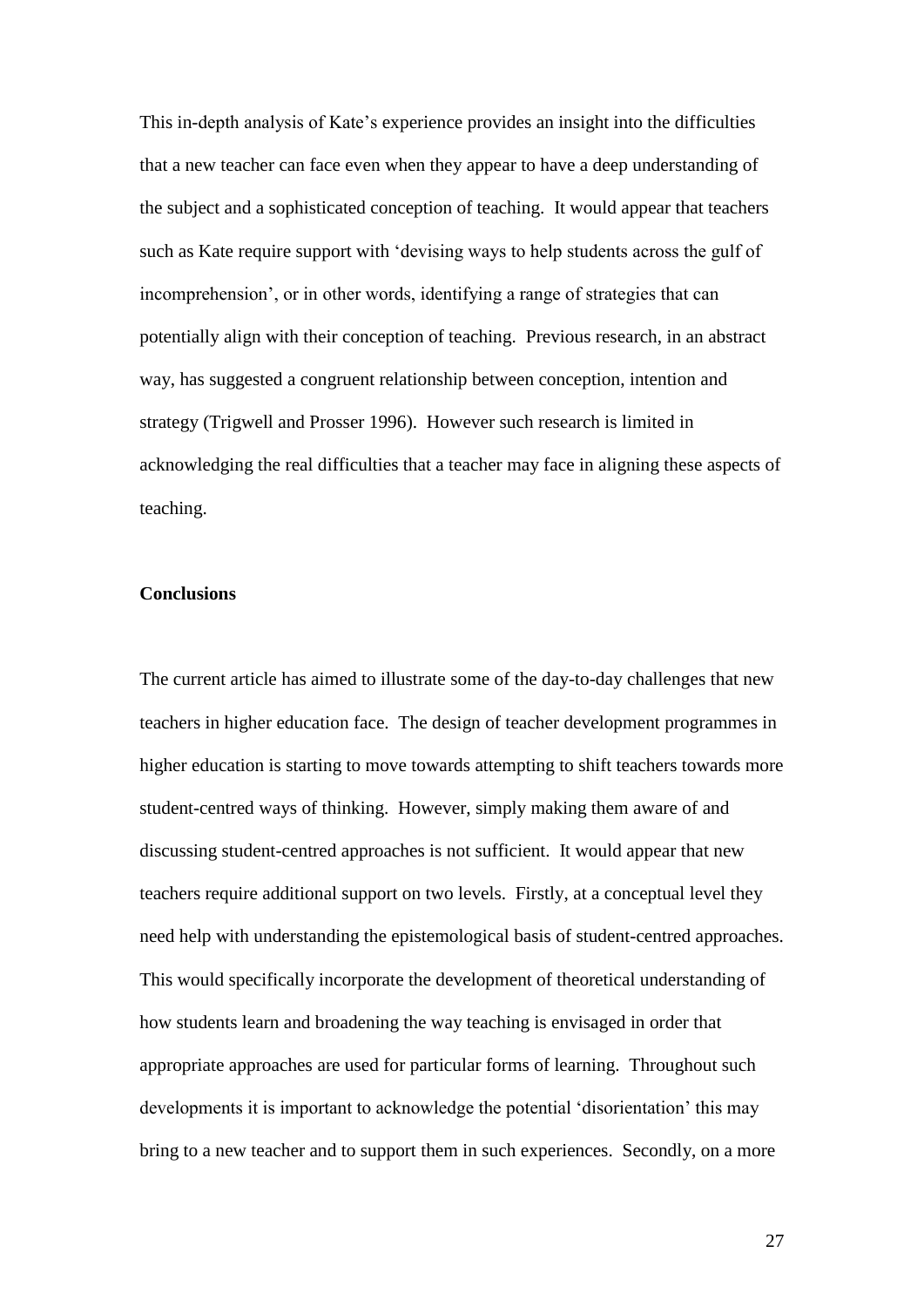pragmatic level, new teachers require support with how they might 'imaginatively envisage the subject from the students perspective' and guidance in devising strategies appropriate for the specific context within which they work. Such support requires dialogue with colleagues not just in the same faculty or department, but with individuals who have experiences of teaching the same subject and topic areas as the new teachers.

## **Acknowledgements**

Thanks must go to Prof. Dai Hounsell, Teaching Leaning and Assessment Centre at Edinburgh University and Dr. Velda McCune, Learning and Teaching Centre, University of Glasgow, for their assistance with the data analysis and helpful comment on drafts of this article.

# **References**

Åkerlind, G. 2003. Growing and developing as a University Teacher – Variation in Meaning. *Studies in Higher Education* 28: 375-390.

Åkerlind, G. 2006. Variation and commonality in phenomenographic research methods. *Higher Education Research & Development* 24: 321–334.

Argyris, C. and D.A. Schön. 1974. *Theory in practice: increasing professional effectiveness*. San Francisco: Jossey-Bass.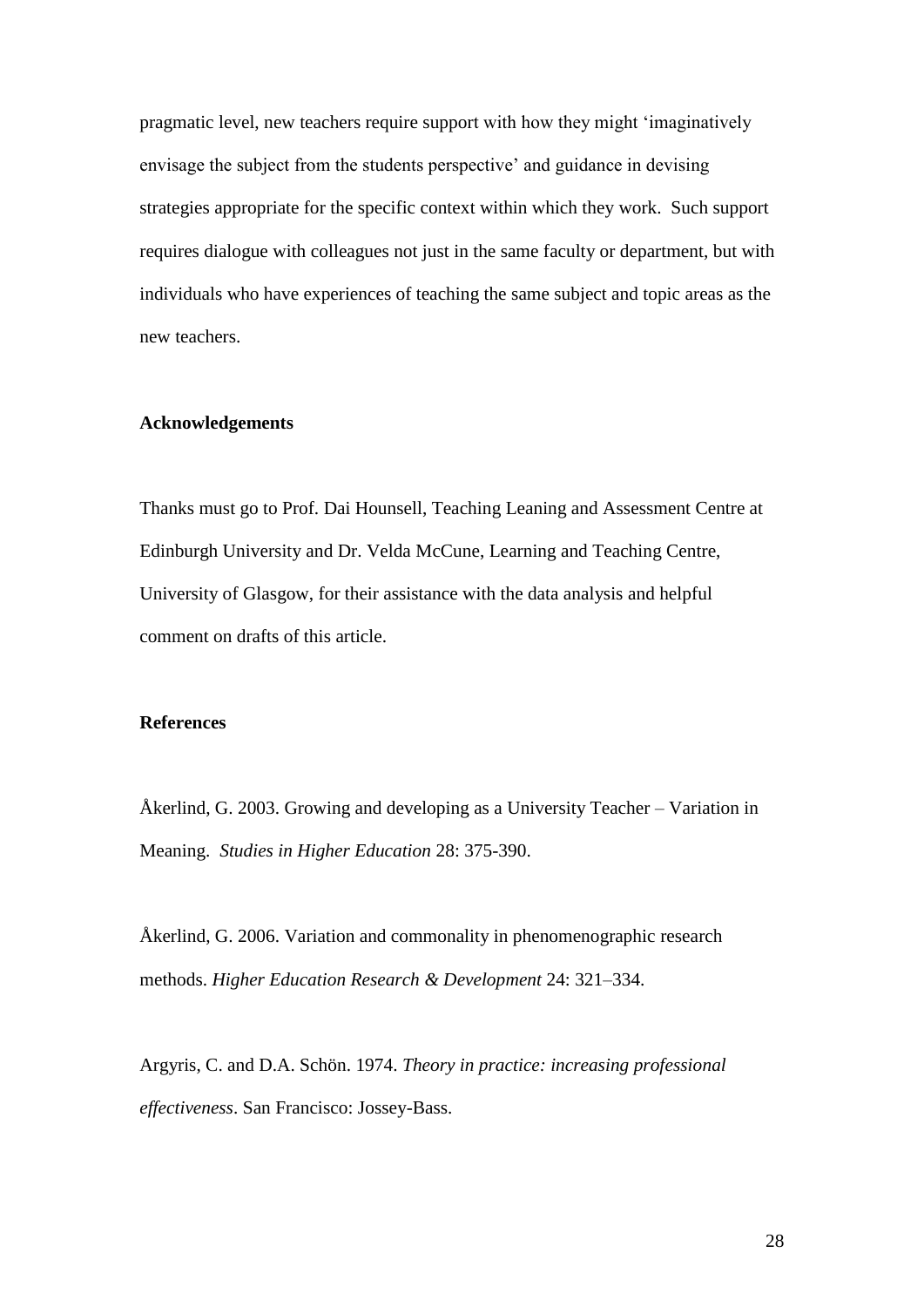Boyd, P. and K. Harris. 2010. Becoming a university lecturer in teacher education: Expert school teachers reconstructing their pedagogy and identity. *Professional Development in Education* 36: 9-24.

Eisenhardt, K. M. 2002. Building theories from case study research. In *The qualitative researcher's companion*, ed*.* M. A. Huberman, and M. B. Miles, London, Sage.

Eley, M. 2006. Teachers' conceptions of teaching, and the making of specific decisions in planning to teach. *Higher Education* 51: 191-214.

Entwistle, N. 2003. Concepts and conceptual framework underpinning the Enhancing Teaching-Learning project. Occassional Report 3, Enhancing Teaching-Learning Project.

Entwistle, N., V. McCune, and P. Walker. 2001. Conceptions, styles and approaches within higher education: analytic abstractions and everyday experience. In *Perspectives on Cognitive, Learning, and Thinking Styles*, ed. Sternberg, R. J. and Zhang, L.-F. Mahwah, NJ: Lawrence Erlbaum Associates.

Entwistle, N., D. Skinner, D. Entwistle and S. Orr. 2000. Conceptions and beliefs about 'Good teaching': an integration if contrasting research areas. *Higher Education Research and Development* 19: 5-26.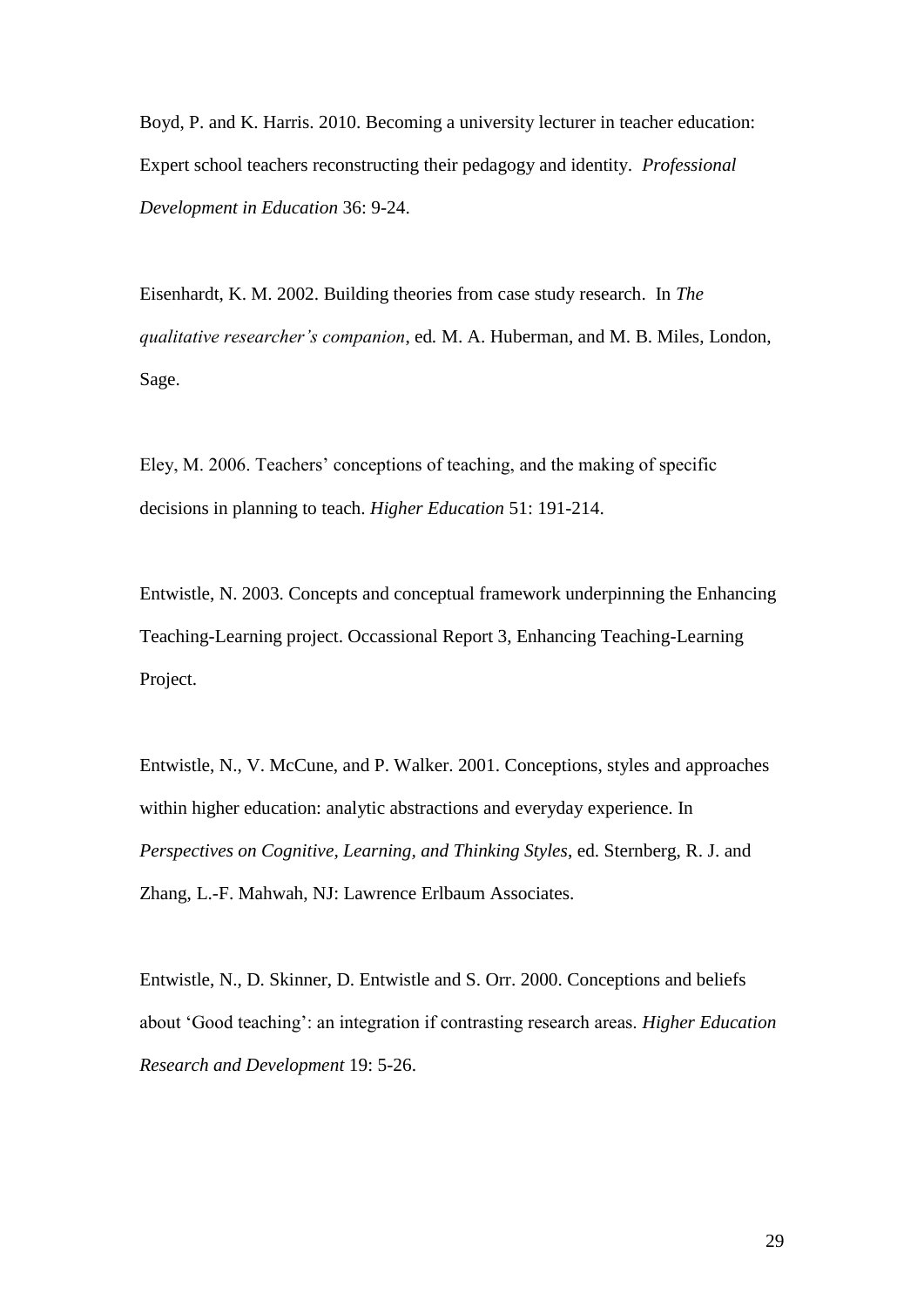Entwistle, N. and P. Walker. 2000. Strategic alertness and expanded awareness within sophisticated conceptions of teaching. *Instructional Science* 28: 335-361.

Glaser, B. G. and A. L. Strauss. 1967. *The discovery of grounded theory: strategies for qualitative research*. Chicago: Illinois, Aldine.

Gow, L. and D. Kember. 1990. Does higher education promote independent learning? *Higher Education* 19: 307-322.

Ho, A. S. P., D. Watkins, and M. Kelly. 2001. The conceptual change approach to improving teaching and learning. *Higher Education* 42: 143-169.

Kember, D. 1997. A reconceptualisation of the research into university academics' conceptions of teaching. *Learning and Instruction* 7: 255-275.

Kember, D. and K-P. Kwan. 2000. Lecturers' approaches to teaching and their relationship to conceptions of good teaching. *Instructional Science* 28: 469-490.

Lindblom-Ylänne, S., K. Trigwell, A. Nevgi, and P. Ashwin. 2006. How approaches to teaching are affected by disciplinary and teaching context. *Studies in Higher Education* 31: 285-298.

Martin, E. and P. Ramsden. 1992. An expanding awareness: how lecturers change their understanding of teaching. *Research and Development in Higher Education* 15: 148-155.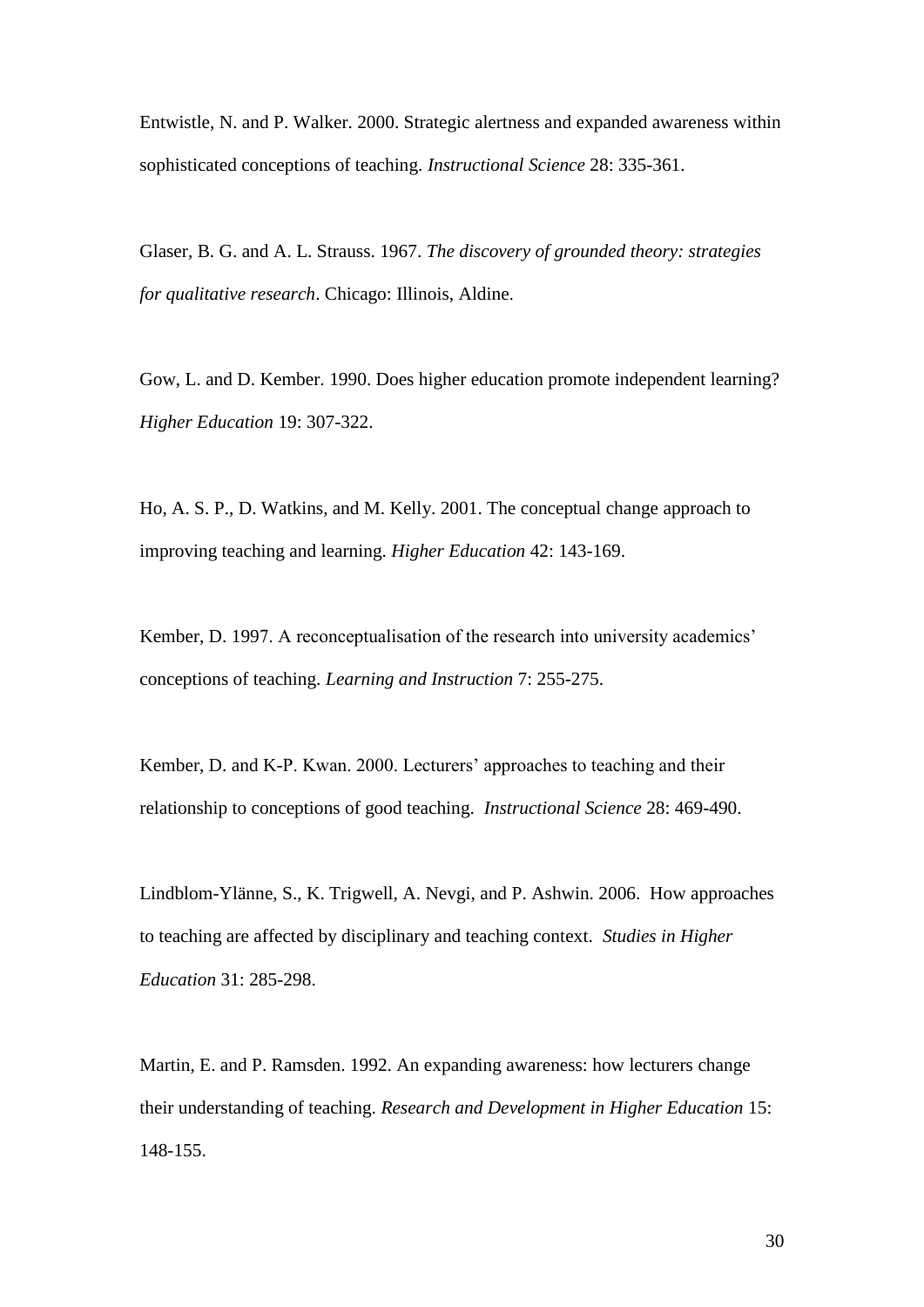McCune, V. 2004. Development of first-year students' conceptions of essay writing. *Higher Education* 47: 257-282.

McKenzie, J. 1996. Changes in university teachers' conceptions of teaching. *Research and Development in Higher Education* 19: 970-974.

McKenzie, J. 1999. Changing teachers' ways of experiencing teaching and ways of experiencing teaching change: how do they relate and what are the implications? *Higher Education Research and Development Society of Australasia Annual International Conference*, Melbourne, 12-15 July 1999.

McLean, M. and J. Bullard. 2000. Becoming a university teacher: evidence from teaching portfolios (how academics learn to teach). *Teacher Development* 4: 79-101.

Miles, M.B. and A.M. Huberman. 1994. *Qualitative Data Analysis*, 2<sup>nd</sup> Ed. London, Sage.

Prosser, M. and K. Trigwell. 1999. *Understanding learning and teaching: The experience in Higher Education*. Buckingham: SRHE and Open University Press.

Prosser, M., K. Trigwell, and P. Taylor. 1994. A phenomenographic study of academics conceptions of science learning and teaching. *Learning and Instruction* 4: 217-232.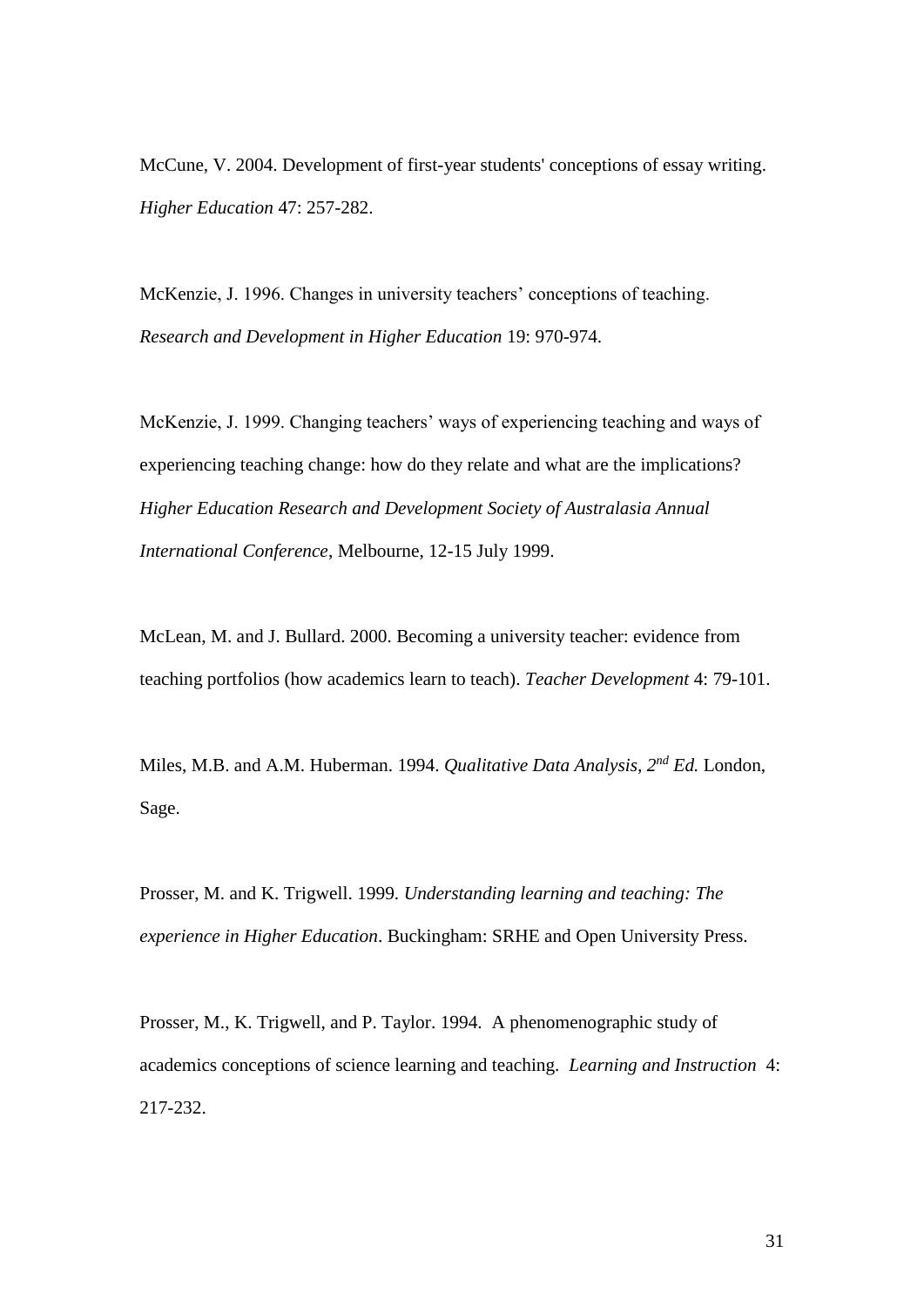Richardson, J. T. E. 1999. The concepts and methods of phenomenographic research. *Review of Educational Research* 69: 53-83.

Sadler, I. (in press). The influence of interactions with students for the development of new academics as teachers in higher education. *Higher Education,* accepted March 2010.

Säljö, R. 1997. Talk as data and practice – a critical look at phenomenographic inquiry and the appeal to experience. *Higher Education Research and Development* 16: 173-190.

Samuelowicz, K. and J.D. Bain. 1992. Conceptions held by academic teachers. *Higher Education* 24:, 93-111.

Samuelowicz, K. and J. D. Bain. 2001. Revisiting academics beliefs about teaching and learning. *Higher Education* 41: 299-325.

Shulman, L. S. 1987. Knowledge and Teaching: Foundations of the New Reform. *Harvard Educational Review* 57: 1-22.

Trigwell, K. and M. Prosser. 1996. Congruence between intension and strategy in university science teachers' approaches to teaching. *Higher Education* 32: 77-87.